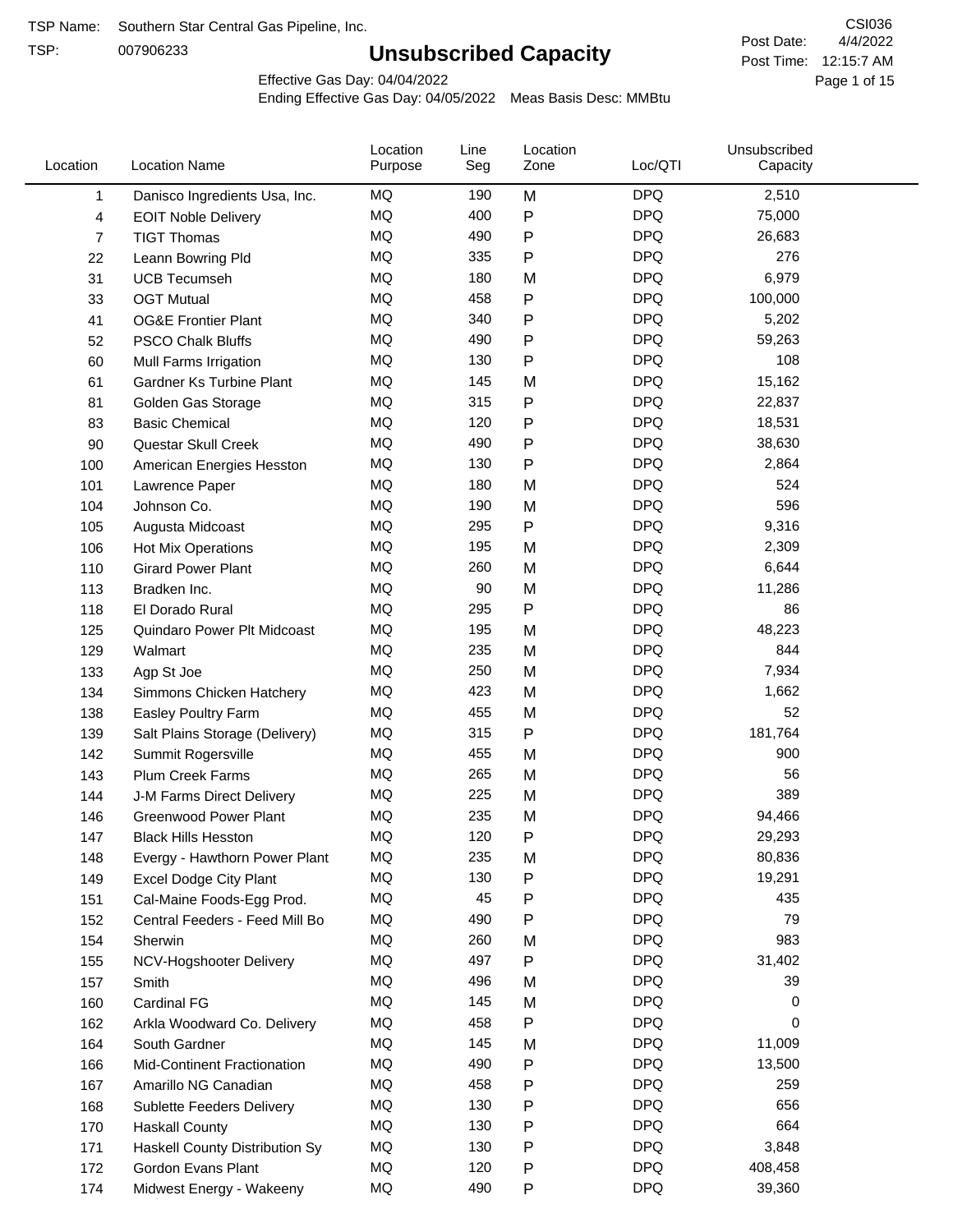TSP:

## **Unsubscribed Capacity**

4/4/2022 Page 2 of 15 Post Time: 12:15:7 AM CSI036 Post Date:

Effective Gas Day: 04/04/2022

| Location | <b>Location Name</b>                  | Location<br>Purpose | Line<br>Seg | Location<br>Zone | Loc/QTI    | Unsubscribed<br>Capacity |  |
|----------|---------------------------------------|---------------------|-------------|------------------|------------|--------------------------|--|
| 175      | <b>Industrial Park</b>                | MQ                  | 455         | M                | <b>DPQ</b> | 18,613                   |  |
| 176      | Uc Flint Oaks Hunt Club               | MQ                  | 498         | M                | <b>DPQ</b> | 3                        |  |
| 178      | ONG-Enid                              | MQ                  | 405         | P                | <b>DPQ</b> | 6,050                    |  |
| 179      | ONG-SW Oklahoma City                  | MQ                  | 340         | P                | <b>DPQ</b> | 33,833                   |  |
| 180      | <b>Superior Carney</b>                | MQ                  | 390         | P                | <b>DPQ</b> | 12,290                   |  |
| 181      | <b>DCP NW Booster</b>                 | <b>MQ</b>           | 390         | P                | <b>DPQ</b> | 3,761                    |  |
| 183      | <b>DCP West Edmond</b>                | <b>MQ</b>           | 400         | ${\sf P}$        | <b>DPQ</b> | 2,865                    |  |
| 184      | <b>Constellation NewEnergy -</b>      | MQ                  | 493         | M                | <b>DPQ</b> | 1,847                    |  |
| 185      | <b>Constellation NewEnergy -</b>      | MQ                  | 333         | P                | <b>DPQ</b> | 3,502                    |  |
| 186      | Dennis Langley                        | MQ                  | 190         | M                | <b>DPQ</b> | 239                      |  |
| 189      | Dogwood Energy Power Plant            | MQ                  | 235         | M                | <b>DPQ</b> | 118,246                  |  |
| 193      | <b>KGS Cessna Delivery</b>            | MQ                  | 120         | P                | <b>DPQ</b> | 5,410                    |  |
| 195      | <b>Black Hills Lyons</b>              | MQ                  | 45          | P                | <b>DPQ</b> | 4,300                    |  |
| 197      | High Plains Ranch, LLC                | <b>MQ</b>           | 130         | P                | <b>DPQ</b> | 1,180                    |  |
| 198      | West Drumright                        | <b>MQ</b>           | 390         | P                | <b>DPQ</b> | 3,216                    |  |
| 202      | Evergy - West Gardner                 | <b>MQ</b>           | 145         | M                | <b>DPQ</b> | 96,401                   |  |
| 203      | <b>Black Hills- Southern Terminal</b> | MQ                  | 333         | P                | <b>DPQ</b> | 65                       |  |
| 204      | Welch                                 | MQ                  | 225         | M                | <b>DPQ</b> | 290                      |  |
| 206      | Arma-Girard-Pittsburg                 | MQ                  | 260         | M                | <b>DPQ</b> | 29,402                   |  |
| 207      | Cher-Scam-W. Min-Carona-              | MQ                  | 260         | M                | <b>DPQ</b> | 546                      |  |
| 208      | <b>KGST Alden Interconnect</b>        | MQ                  | 490         | P                | <b>DPQ</b> | 25,000                   |  |
| 501      | <b>Arkansas City</b>                  | MQ                  | 333         | M                | <b>DPQ</b> | 16,895                   |  |
| 510      | Clearwater                            | <b>MQ</b>           | 120         | P                | <b>DPQ</b> | 492                      |  |
| 512      | <b>Conway Springs</b>                 | <b>MQ</b>           | 120         | P                | <b>DPQ</b> | 1,499                    |  |
| 525      | Harper                                | <b>MQ</b>           | 120         | P                | <b>DPQ</b> | 7,336                    |  |
| 530      | Kiowa                                 | MQ                  | 315         | P                | <b>DPQ</b> | 1,217                    |  |
| 540      | Oxford                                | MQ                  | 333         | P                | <b>DPQ</b> | 6,335                    |  |
| 590      | Wellington                            | <b>MQ</b>           | 333         | P                | <b>DPQ</b> | 14,713                   |  |
| 610      | <b>Ks Prd Domestics</b>               | <b>MQ</b>           | 120         | P                | <b>DPQ</b> | 82                       |  |
| 620      | Ok Prd Domestics                      | MQ                  | 400         | P                | <b>DPQ</b> | 45                       |  |
| 710      | <b>Ks Mkt Domestics</b>               | <b>MQ</b>           | 90          | M                | <b>DPQ</b> | 961                      |  |
| 720      | Ok Mkt Domestics                      | MQ                  | 225         | M                | <b>DPQ</b> | 44                       |  |
| 730      | Mo Mkt Domestics                      | MQ                  | 455         | M                | <b>DPQ</b> | 8                        |  |
| 904      | Arnett                                | $\sf{MQ}$           | 458         | ${\sf P}$        | <b>DPQ</b> | 1,069                    |  |
| 912      | Capron                                | $\sf{MQ}$           | 315         | P                | <b>DPQ</b> | 110                      |  |
| 1103     | Olathe, KS                            | MQ                  | 190         | M                | <b>DPQ</b> | 92                       |  |
| 2008     | Barnsdall                             | MQ                  | 357         | P                | <b>DPQ</b> | 839                      |  |
| 2009     | Bartlesville & Dewey                  | MQ                  | 357         | P                | <b>DPQ</b> | 47,112                   |  |
| 2016     | Delaware                              | MQ                  | 497         | P                | <b>DPQ</b> | 224                      |  |
| 2056     | Nowata                                | $\sf{MQ}$           | 497         | P                | <b>DPQ</b> | 7,113                    |  |
| 2064     | Pawhuska                              | MQ                  | 334         | Ρ                | <b>DPQ</b> | 7,755                    |  |
| 2101     | Vinita                                | MQ                  | 225         | M                | <b>DPQ</b> | 7,655                    |  |
| 3504     | Alden                                 | MQ                  | 490         | P                | <b>DPQ</b> | 185                      |  |
| 3508     | Barnard                               | $\sf{MQ}$           | 265         | M                | <b>DPQ</b> | 157                      |  |
| 3512     | Chase                                 | <b>MQ</b>           | 45          | P                | <b>DPQ</b> | 340                      |  |
| 3520     | Ellsworth                             | MQ                  | 265         | M                | <b>DPQ</b> | 1,692                    |  |
| 3524     | Frederick                             | MQ                  | 265         | M                | <b>DPQ</b> | 60                       |  |
| 3528     | Geneseo                               | MQ                  | 265         | M                | <b>DPQ</b> | 712                      |  |
| 3544     | Kanopolis                             | $\sf{MQ}$           | 265         | M                | <b>DPQ</b> | 457                      |  |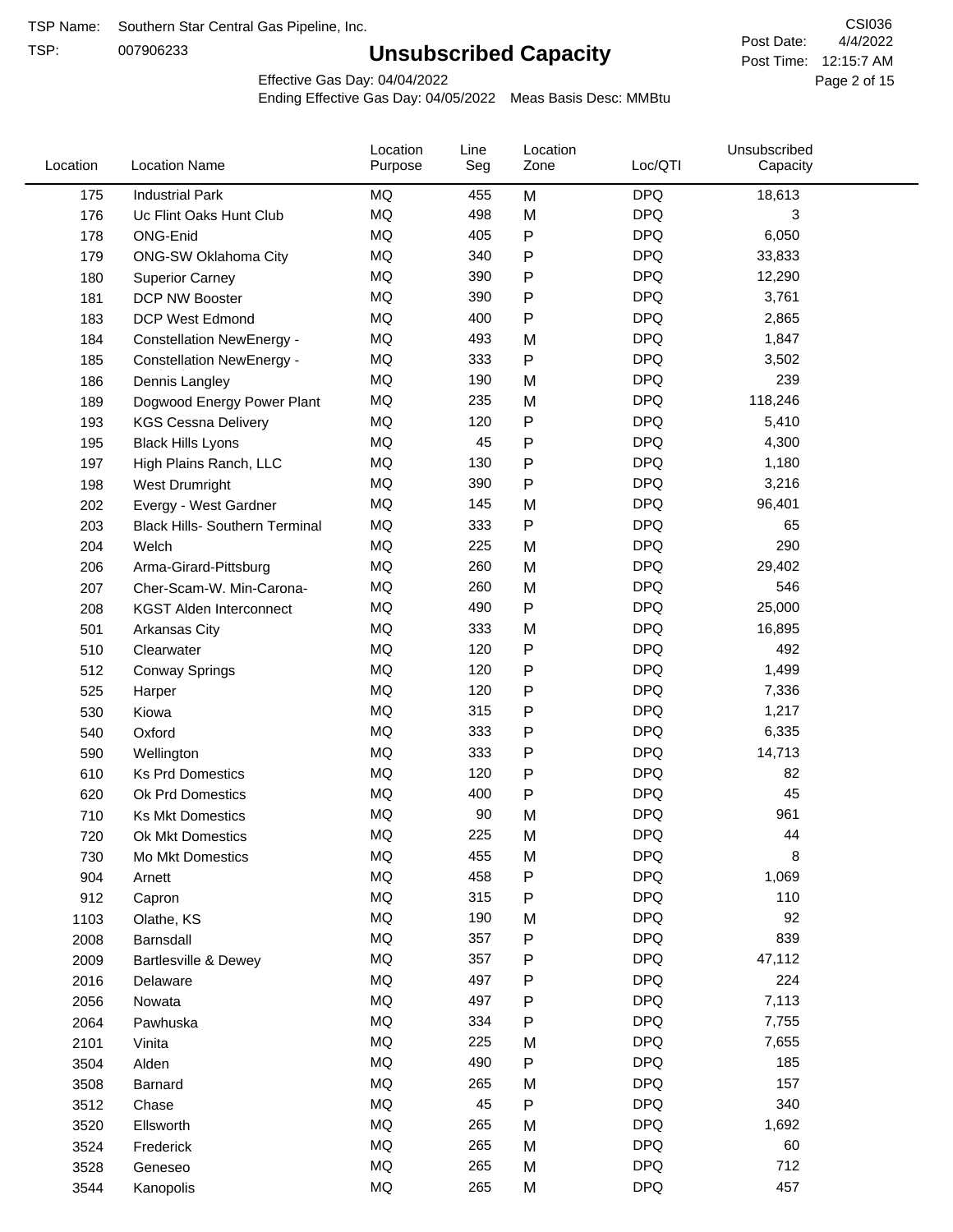TSP: 

# **Unsubscribed Capacity**

4/4/2022 Page 3 of 15 Post Time: 12:15:7 AM CSI036 Post Date:

Effective Gas Day: 04/04/2022

| Location | <b>Location Name</b>      | Location<br>Purpose | Line<br>Seg | Location<br>Zone | Loc/QTI    | Unsubscribed<br>Capacity |  |
|----------|---------------------------|---------------------|-------------|------------------|------------|--------------------------|--|
| 3548     | Lincoln                   | <b>MQ</b>           | 265         | M                | <b>DPQ</b> | 4,528                    |  |
| 3551     | Lucas                     | MQ                  | 265         | M                | <b>DPQ</b> | 711                      |  |
| 3553     | Luray                     | <b>MQ</b>           | 265         | M                | <b>DPQ</b> | 77                       |  |
| 3555     | Minneapolis               | <b>MQ</b>           | 265         | M                | <b>DPQ</b> | 1,424                    |  |
| 3572     | Raymond                   | MQ                  | 490         | $\sf P$          | <b>DPQ</b> | 75                       |  |
| 3576     | Sylvan Grove              | <b>MQ</b>           | 265         | M                | <b>DPQ</b> | 134                      |  |
| 3588     | Vesper                    | MQ                  | 265         | M                | <b>DPQ</b> | 42                       |  |
| 3608     | <b>Beloit</b>             | <b>MQ</b>           | 265         | M                | <b>DPQ</b> | 12,605                   |  |
| 3610     | <b>Burr Oak</b>           | MQ                  | 265         | M                | <b>DPQ</b> | 168                      |  |
| 3612     | Cawker City               | <b>MQ</b>           | 265         | M                | <b>DPQ</b> | 625                      |  |
| 3616     | Downs                     | MQ                  | 265         | M                | <b>DPQ</b> | 382                      |  |
| 3620     | Esbon                     | MQ                  | 265         | M                | <b>DPQ</b> | 63                       |  |
| 3624     | Formosa                   | <b>MQ</b>           | 265         | M                | <b>DPQ</b> | 120                      |  |
| 3628     | Glen Elder                | <b>MQ</b>           | 265         | M                | <b>DPQ</b> | 125                      |  |
| 3640     | Jewell                    | <b>MQ</b>           | 265         | M                | <b>DPQ</b> | 66                       |  |
| 3648     | Lebanon                   | MQ                  | 265         | M                | <b>DPQ</b> | 178                      |  |
| 3652     | Mankato                   | MQ                  | 265         | M                | <b>DPQ</b> | 1,807                    |  |
| 3654     | Montrose                  | MQ                  | 265         | M                | <b>DPQ</b> | 192                      |  |
| 3660     | Osborne                   | MQ                  | 265         | M                | <b>DPQ</b> | 4,776                    |  |
| 3676     | Smith Center              | MQ                  | 265         | M                | <b>DPQ</b> | 1,401                    |  |
| 4812     | Carthage, Jasper, & Lamar | MQ                  | 450         | M                | <b>DPQ</b> | 5,570                    |  |
| 5002     | East Liberty Receipt      | M <sub>2</sub>      | 260         | M                | <b>RPQ</b> | 42,602                   |  |
| 6565     | Murray Gil Plant          | MQ                  | 120         | $\mathsf{P}$     | <b>DPQ</b> | 166,038                  |  |
| 6704     | Atlanta                   | <b>MQ</b>           | 333         | M                | <b>DPQ</b> | 107                      |  |
| 6706     | Augusta & Leon            | MQ                  | 295         | ${\sf P}$        | <b>DPQ</b> | 46,347                   |  |
| 6712     | Benton                    | MQ                  | 300         | M                | <b>DPQ</b> | 22                       |  |
| 6714     | <b>Burden</b>             | MQ                  | 333         | M                | <b>DPQ</b> | 137                      |  |
| 6716     | Cambridge                 | MQ                  | 333         | M                | <b>DPQ</b> | 83                       |  |
| 6720     | Dexter                    | <b>MQ</b>           | 333         | M                | <b>DPQ</b> | 128                      |  |
| 6722     | Douglas                   | <b>MQ</b>           | 295         | ${\sf P}$        | <b>DPQ</b> | 4,069                    |  |
| 6724     | El Dorado                 | <b>MQ</b>           | 300         | M                | <b>DPQ</b> | 14,336                   |  |
| 6764     | Potwin                    | <b>MQ</b>           | 300         | M                | <b>DPQ</b> | 125                      |  |
| 6780     | Towanda                   | MQ                  | 300         | M                | <b>DPQ</b> | 6                        |  |
| 6828     | Grenola                   | MQ                  | 333         | M                | <b>DPQ</b> | 127                      |  |
| 6852     | Madison                   | MQ                  | 140         | M                | <b>DPQ</b> | 379                      |  |
| 6860     | Olpe                      | MQ                  | 140         | M                | <b>DPQ</b> | 129                      |  |
| 7158     | <b>OFS Maysville</b>      | M <sub>2</sub>      | 385         | ${\sf P}$        | <b>RPQ</b> | 2,486                    |  |
| 9012     | Circleville               | MQ                  | 90          | M                | <b>DPQ</b> | 133                      |  |
| 9020     | Everest                   | MQ                  | 90          | M                | <b>DPQ</b> | 167                      |  |
| 9024     | Fairview                  | MQ                  | 90          | M                | <b>DPQ</b> | 171                      |  |
| 9026     | <b>Falls City</b>         | MQ                  | 90          | M                | <b>DPQ</b> | 12,490                   |  |
| 9032     | Hamlin                    | MQ                  | 90          | M                | <b>DPQ</b> | 50                       |  |
| 9034     | Hiawatha                  | MQ                  | 90          | M                | <b>DPQ</b> | 2,895                    |  |
| 9036     | Holton                    | <b>MQ</b>           | 90          | M                | <b>DPQ</b> | 4,675                    |  |
| 9038     | Horton                    | <b>MQ</b>           | 90          | M                | <b>DPQ</b> | 1,821                    |  |
| 9040     | Huron                     | MQ                  | 90          | M                | <b>DPQ</b> | 30                       |  |
| 9042     | Highland & Robinson       | MQ                  | 90          | M                | <b>DPQ</b> | 844                      |  |
| 9052     | Morrill                   | $\sf{MQ}$           | 90          | M                | <b>DPQ</b> | 228                      |  |
| 9054     | Muscotah                  | $\sf{MQ}$           | 90          | M                | <b>DPQ</b> | 612                      |  |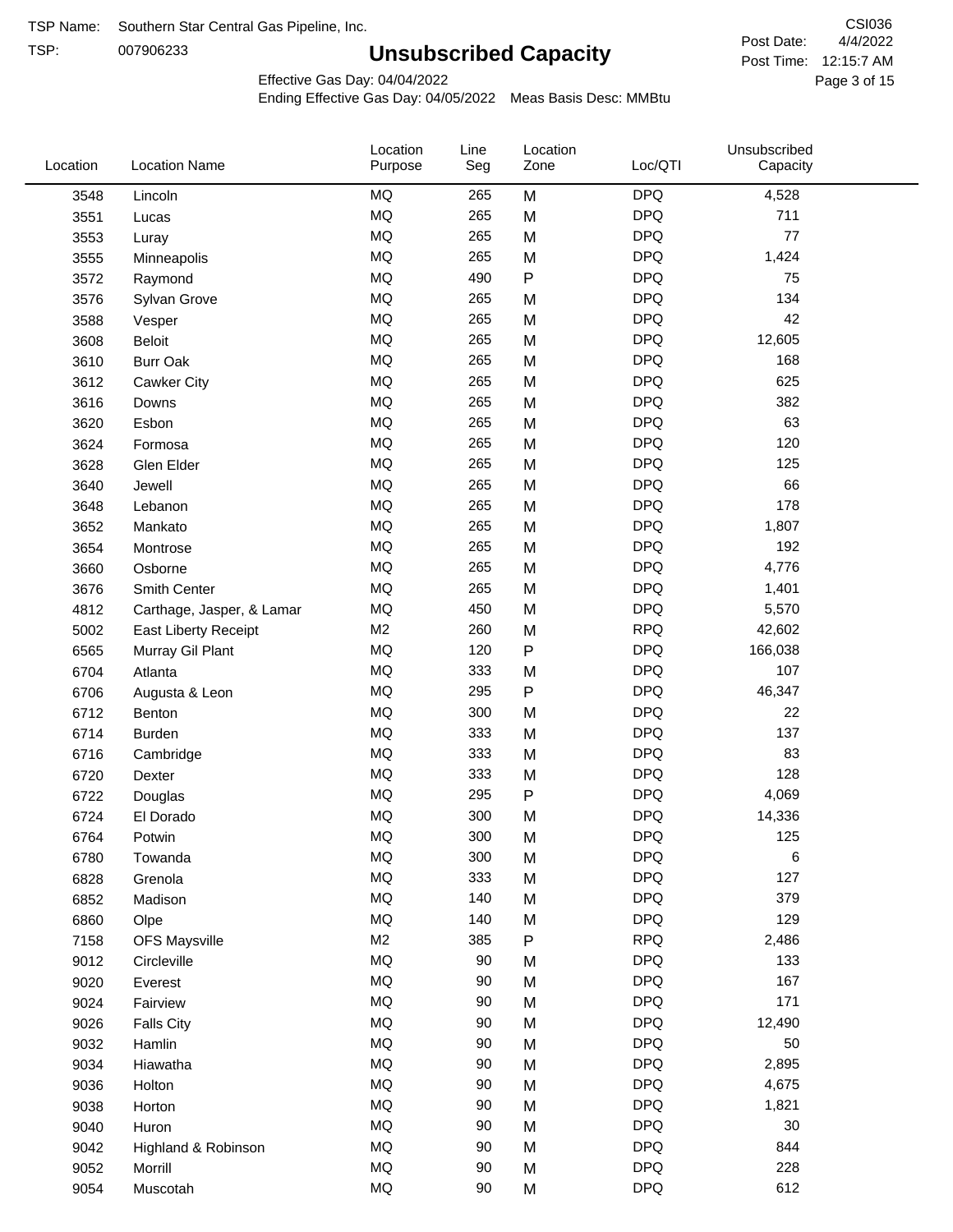TSP:

## **Unsubscribed Capacity**

4/4/2022 Page 4 of 15 Post Time: 12:15:7 AM CSI036 Post Date:

Effective Gas Day: 04/04/2022

| Location | <b>Location Name</b>            | Location<br>Purpose | Line<br>Seg | Location<br>Zone | Loc/QTI    | Unsubscribed<br>Capacity |  |
|----------|---------------------------------|---------------------|-------------|------------------|------------|--------------------------|--|
| 9057     | Netawaka                        | MQ                  | 90          | M                | <b>DPQ</b> | 48                       |  |
| 9059     | Nortonville & Winchester        | MQ                  | 180         | M                | <b>DPQ</b> | 12                       |  |
| 9064     | Oskaloosa                       | MQ                  | 180         | M                | <b>DPQ</b> | 177                      |  |
| 9066     | Ozawkie                         | <b>MQ</b>           | 180         | M                | <b>DPQ</b> | 231                      |  |
| 9075     | Reserve                         | <b>MQ</b>           | 90          | M                | <b>DPQ</b> | 72                       |  |
| 9079     | Sabetha                         | MQ                  | 90          | M                | <b>DPQ</b> | 11,276                   |  |
| 9091     | <b>Valley Falls</b>             | MQ                  | 180         | M                | <b>DPQ</b> | 1,271                    |  |
| 9093     | Wathena, Elwood & Troy          | MQ                  | 250         | M                | <b>DPQ</b> | 6,996                    |  |
| 9095     | Whiting                         | MQ                  | 90          | M                | <b>DPQ</b> | 40                       |  |
| 9097     | Willis                          | <b>MQ</b>           | 90          | M                | <b>DPQ</b> | 208                      |  |
| 9657     | South Glavin, KS TB             | MQ                  | 145         | M                | <b>DPQ</b> | 36,000                   |  |
| 9835     | Hutchinson                      | MQ                  | 490         | Ρ                | <b>DPQ</b> | 279                      |  |
| 10731    | Chelin Pld                      | M <sub>2</sub>      | 315         | P                | <b>RPQ</b> | 12,086                   |  |
| 10847    | Olathe, KS East TB              | <b>MQ</b>           | 145         | M                | <b>DPQ</b> | 1,000                    |  |
| 10997    | EGT Jane - Receipt              | M <sub>2</sub>      | 423         | M                | <b>RPQ</b> | 146,982                  |  |
| 11138    | Anr Brown Emergency             | M <sub>2</sub>      | 90          | M                | <b>RPQ</b> | 23,860                   |  |
| 11377    | Transwestern Canadian - Rec.    | M <sub>2</sub>      | 458         | P                | <b>RPQ</b> | 56,705                   |  |
| 11435    | <b>OkTex Marsh Interconnect</b> | M <sub>2</sub>      | 458         | Ρ                | <b>RPQ</b> | 47,447                   |  |
| 11704    | Alba-Purcell-Neck City          | MQ                  | 450         | M                | <b>DPQ</b> | 77                       |  |
| 11709    | Carl Junction                   | MQ                  | 260         | M                | <b>DPQ</b> | 3,766                    |  |
| 11712    | Carterville                     | MQ                  | 450         | M                | <b>DPQ</b> | 6,134                    |  |
| 11716    | Duenweg                         | <b>MQ</b>           | 450         | M                | <b>DPQ</b> | 1,984                    |  |
| 11740    | Joplin-Galloway                 | MQ                  | 450         | M                | <b>DPQ</b> | 44,900                   |  |
| 11772    | <b>Reddings Mill</b>            | <b>MQ</b>           | 225         | M                | <b>DPQ</b> | 370                      |  |
| 11776    | Saginaw                         | <b>MQ</b>           | 450         | M                | <b>DPQ</b> | 82                       |  |
| 11778    | Smithfield                      | <b>MQ</b>           | 260         | M                | <b>DPQ</b> | 50                       |  |
| 11779    | <b>Stones Corner</b>            | MQ                  | 450         | M                | <b>DPQ</b> | 67                       |  |
| 11792    | Webb City                       | MQ                  | 450         | M                | <b>DPQ</b> | 3,052                    |  |
| 12723    | DCP - Kingfisher                | M <sub>2</sub>      | 400         | P                | <b>RPQ</b> | 12,876                   |  |
| 12782    | Herndon Pld                     | M <sub>2</sub>      | 333         | M                | <b>RPQ</b> | 2,822                    |  |
| 13011    | <b>OGT Mutual</b>               | M <sub>2</sub>      | 458         | Ρ                | <b>RPQ</b> | 102,797                  |  |
| 13144    | Own Resources - Waverly         | M <sub>2</sub>      | 490         | P                | <b>RPQ</b> | 29,475                   |  |
| 13194    | <b>Superior Carney Plant</b>    | M <sub>2</sub>      | 390         | Ρ                | <b>RPQ</b> | 36,616                   |  |
| 13565    | St. Francis                     | M <sub>2</sub>      | 490         | Ρ                | <b>RPQ</b> | 17,798                   |  |
| 13604    | Olathe, KS Naval Base TB        | MQ                  | 190         | M                | <b>DPQ</b> | 4,000                    |  |
| 13644    | Kansas City, Kansas             | MQ                  | 115         | M                | <b>DPQ</b> | 170,108                  |  |
| 13735    | State Line Pld                  | M <sub>2</sub>      | 490         | Ρ                | <b>RPQ</b> | 15,750                   |  |
| 13745    | Kansas City, MO                 | MQ                  | 195         | M                | <b>DPQ</b> | 165,756                  |  |
| 13746    | Grain Valley & Lake Lotawana    | MQ                  | 235         | M                | <b>DPQ</b> | 193,050                  |  |
| 13747    | Kentucky Avenue                 | MQ                  | 235         | M                | <b>DPQ</b> | 60,000                   |  |
| 13748    | 47th & 71st & Stateline         | MQ                  | 115         | M                | <b>DPQ</b> | 267,453                  |  |
| 13906    | Bonny Reservoir Pld             | M <sub>2</sub>      | 490         | Ρ                | <b>RPQ</b> | 44,606                   |  |
| 14027    | Mullendore Pld                  | M <sub>2</sub>      | 335         | Ρ                | <b>RPQ</b> | 6,646                    |  |
| 14155    | Chase County Pld                | M <sub>2</sub>      | 140         | M                | <b>RPQ</b> | 3,841                    |  |
| 14377    | DCP Mustang Plt                 | M <sub>2</sub>      | 340         | Ρ                | <b>RPQ</b> | 11,744                   |  |
| 14391    | <b>REP - North Williams</b>     | M <sub>2</sub>      | 495         | M                | <b>RPQ</b> | 32,434                   |  |
| 14513    | Cimarron Pipeline               | M <sub>2</sub>      | 315         | Ρ                | <b>RPQ</b> | 9,761                    |  |
| 14872    | Own Resources - Wray            | M <sub>2</sub>      | 490         | Ρ                | <b>RPQ</b> | 16,513                   |  |
| 14965    | CIG Riner                       | M <sub>2</sub>      | 490         | P                | <b>RPQ</b> | 51,538                   |  |
|          |                                 |                     |             |                  |            |                          |  |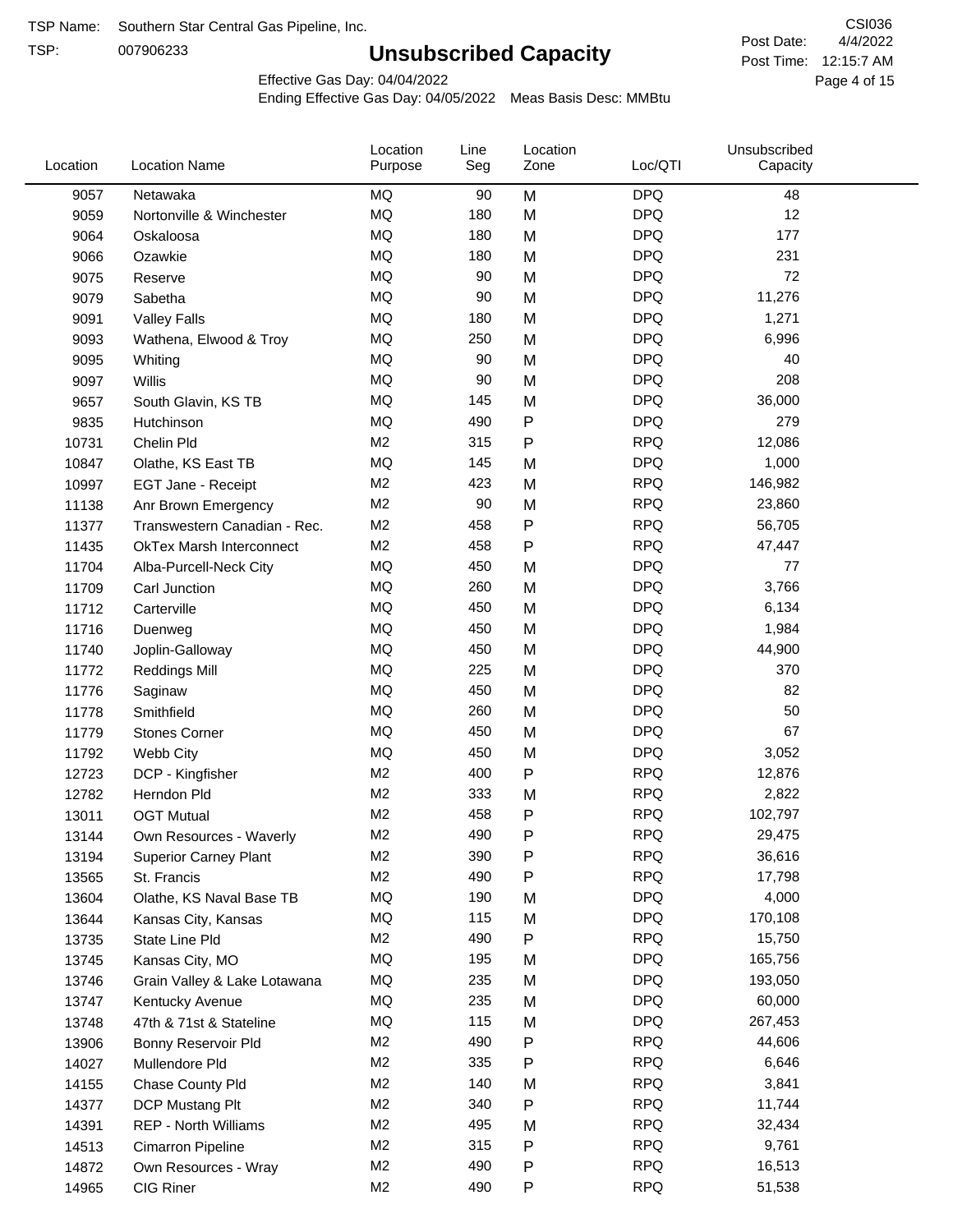TSP:

## **Unsubscribed Capacity**

4/4/2022 Page 5 of 15 Post Time: 12:15:7 AM CSI036 Post Date:

Effective Gas Day: 04/04/2022

| Location | <b>Location Name</b>               | Location<br>Purpose | Line<br>Seg | Location<br>Zone | Loc/QTI    | Unsubscribed<br>Capacity |  |
|----------|------------------------------------|---------------------|-------------|------------------|------------|--------------------------|--|
| 14971    | <b>KGST Ark River</b>              | M2                  | 130         | P                | <b>RPQ</b> | 56,934                   |  |
| 15011    | <b>EOIT Noble</b>                  | M <sub>2</sub>      | 400         | $\sf P$          | <b>RPQ</b> | 46,050                   |  |
| 15012    | Cleveland Mo                       | <b>MQ</b>           | 235         | M                | <b>DPQ</b> | 26                       |  |
| 15020    | East Lynne & Garden City           | MQ                  | 235         | M                | <b>DPQ</b> | 830                      |  |
| 15024    | Freeman                            | <b>MQ</b>           | 235         | M                | <b>DPQ</b> | 76                       |  |
| 15032    | Holden                             | <b>MQ</b>           | 235         | M                | <b>DPQ</b> | 4,017                    |  |
| 15044    | Kingsville                         | MQ                  | 235         | M                | <b>DPQ</b> | 41                       |  |
| 15050    | Lone Jack                          | MQ                  | 235         | M                | <b>DPQ</b> | 288                      |  |
| 15064    | Peculiar                           | MQ                  | 235         | M                | <b>DPQ</b> | 2,265                    |  |
| 15066    | Pleasant Hill                      | <b>MQ</b>           | 235         | M                | <b>DPQ</b> | 4,776                    |  |
| 15117    | Hulah                              | M <sub>2</sub>      | 335         | ${\sf P}$        | <b>RPQ</b> | 2,730                    |  |
| 15142    | <b>EOIT McClain</b>                | M2                  | 385         | ${\sf P}$        | <b>RPQ</b> | 91,338                   |  |
| 15216    | Dearborn MO                        | MQ                  | 250         | M                | <b>DPQ</b> | 1,372                    |  |
| 15223    | Nimrod                             | M <sub>2</sub>      | 340         | ${\sf P}$        | <b>RPQ</b> | 23,446                   |  |
| 15236    | Questar Skull Creek                | M <sub>2</sub>      | 490         | ${\sf P}$        | <b>RPQ</b> | 49,874                   |  |
| 15253    | DCP - Cimarron Plant               | M2                  | 458         | P                | <b>RPQ</b> | 117,425                  |  |
| 15256    | New Market & Trimble               | MQ                  | 250         | M                | <b>DPQ</b> | 92                       |  |
| 15266    | <b>CIG Floris</b>                  | M <sub>2</sub>      | 315         | P                | <b>RPQ</b> | 81,012                   |  |
| 15300    | <b>OFS</b> Stateline               | M <sub>2</sub>      | 458         | P                | <b>RPQ</b> | 48,284                   |  |
| 15343    | St. Francis Pld                    | M <sub>2</sub>      | 490         | P                | <b>RPQ</b> | 13,960                   |  |
| 15405    | Golden Gas Pld                     | M <sub>2</sub>      | 315         | P                | <b>RPQ</b> | 25,274                   |  |
| 15430    | Velma Gas Plant                    | M <sub>2</sub>      | 385         | P                | <b>RPQ</b> | 53,846                   |  |
| 15433    | Scout - Satanta                    | M <sub>2</sub>      | 130         | ${\sf P}$        | <b>RPQ</b> | 185,442                  |  |
| 15857    | DCP - Sholem                       | M <sub>2</sub>      | 385         | P                | <b>RPQ</b> | 2,182                    |  |
| 15907    | Cowley Gas Systems, LLC            | M <sub>2</sub>      | 333         | M                | <b>RPQ</b> | 3,084                    |  |
| 16013    | South Olathe TB                    | MQ                  | 145         | M                | <b>DPQ</b> | 24,000                   |  |
| 16289    | Scout - Jayhawk                    | M2                  | 130         | P                | <b>RPQ</b> | 125,886                  |  |
| 16294    | Wamsutter - Echo Springs           | M <sub>2</sub>      | 490         | P                | <b>RPQ</b> | 223,278                  |  |
| 16376    | Salt Plains Storage                | M <sub>2</sub>      | 315         | P                | <b>RPQ</b> | 225,257                  |  |
| 16453    | <b>ETC Texas Pipeline Beaver</b>   | M <sub>2</sub>      | 315         | ${\sf P}$        | <b>RPQ</b> | 86,510                   |  |
| 16478    | Envirotek Fuel Systems Inc         | M <sub>2</sub>      | 497         | P                | <b>RPQ</b> | 4,818                    |  |
| 16508    | Blue Jacket                        | <b>MQ</b>           | 225         | M                | <b>DPQ</b> | 81                       |  |
| 16516    | Commerce                           | MQ                  | 225         | M                | <b>DPQ</b> | 6,869                    |  |
| 16532    | Hockerville                        | MQ                  | 225         | M                | <b>DPQ</b> | 219                      |  |
| 16534    | Quapaw                             | M2                  | 225         | M                | <b>RPQ</b> | 29,362                   |  |
| 16552    | Miami                              | MQ                  | 225         | M                | <b>DPQ</b> | 28,664                   |  |
| 16562    | Republican                         | M2                  | 490         | P                | <b>RPQ</b> | 108,219                  |  |
| 16568    | Quapaw                             | MQ                  | 225         | M                | <b>DPQ</b> | 342                      |  |
| 16582    | EnergyVest - W Lenapah             | M2                  | 225         | M                | <b>RPQ</b> | 17,625                   |  |
| 16583    | Cranor Tap                         | M2                  | 497         | P                | <b>RPQ</b> | 6,060                    |  |
| 16584    | Oneok Westex Hemphill              | M <sub>2</sub>      | 458         | P                | <b>RPQ</b> | 54,887                   |  |
| 16592    | <b>TIGT Sugar Creek</b>            | M2                  | 235         | M                | <b>RPQ</b> | 15,186                   |  |
| 16593    | <b>TIGT Glavin</b>                 | M <sub>2</sub>      | 190         | M                | <b>RPQ</b> | 113,678                  |  |
| 16604    | Osage Hills                        | M <sub>2</sub>      | 357         | P                | <b>RPQ</b> | 10,303                   |  |
| 16620    | ETC Texas Pipeline Canadian        | M <sub>2</sub>      | 458         | P                | <b>RPQ</b> | 39,194                   |  |
| 16621    | <b>ETC Texas Pipeline Hemphill</b> | M2                  | 458         | P                | <b>RPQ</b> | 61,340                   |  |
| 16667    | ECQ Pipeline - Powell              | M2                  | 117         | M                | <b>RPQ</b> | 13,610                   |  |
| 16679    | Fox Plant                          | M2                  | 385         | P                | <b>RPQ</b> | 5,174                    |  |
| 16746    | Roxanna                            | M <sub>2</sub>      | 495         | M                | <b>RPQ</b> | 4,505                    |  |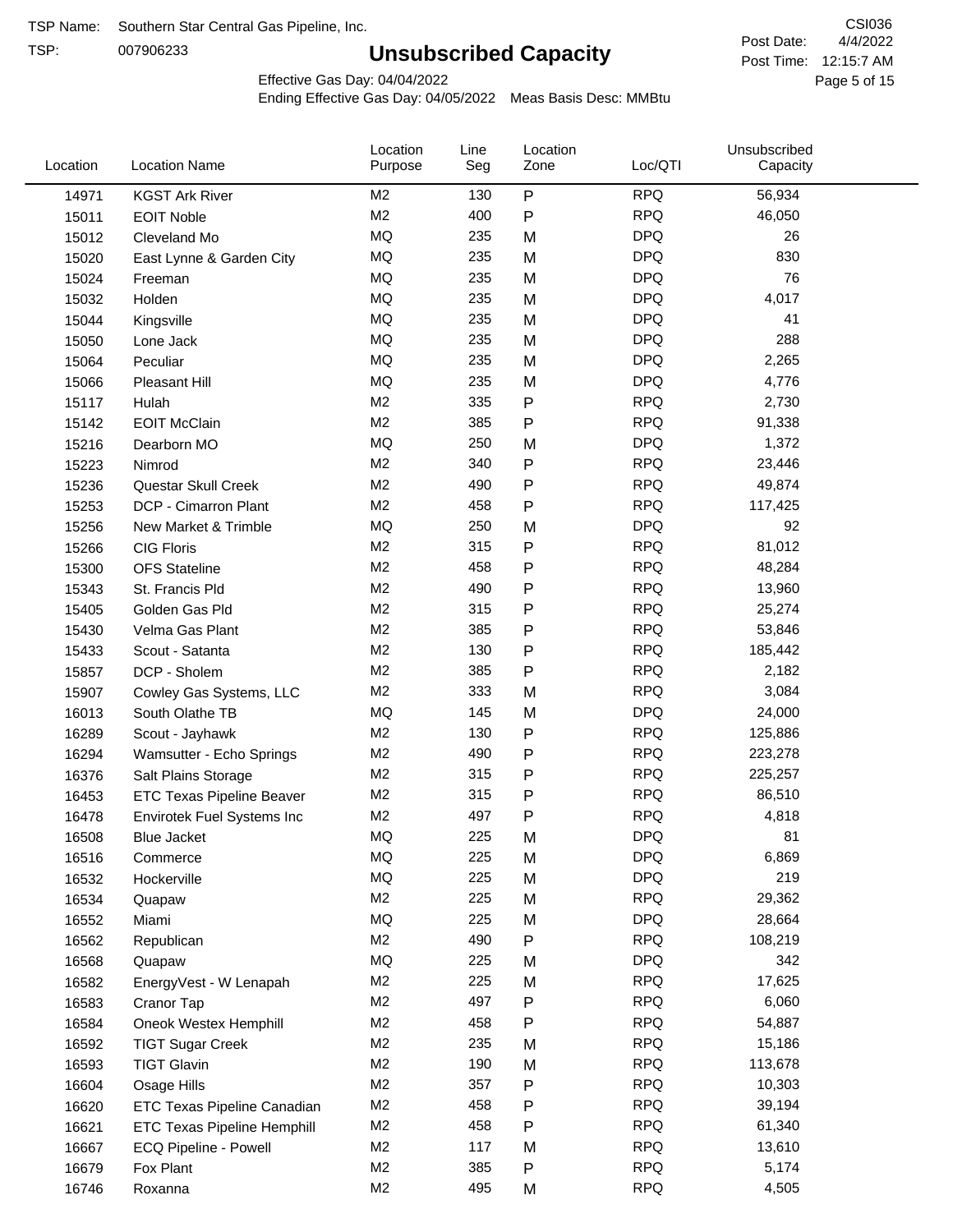TSP:

## **Unsubscribed Capacity**

4/4/2022 Page 6 of 15 Post Time: 12:15:7 AM CSI036 Post Date:

Effective Gas Day: 04/04/2022

| Location | <b>Location Name</b>             | Location<br>Purpose | Line<br>Seg | Location<br>Zone | Loc/QTI    | Unsubscribed<br>Capacity |  |
|----------|----------------------------------|---------------------|-------------|------------------|------------|--------------------------|--|
| 16747    | RedBud-Thayer Tap                | M <sub>2</sub>      | 495         | M                | <b>RPQ</b> | 4,872                    |  |
| 16750    | Dilworth Rms                     | M <sub>2</sub>      | 333         | P                | <b>RPQ</b> | 5,334                    |  |
| 16757    | River Rock - Fireside            | M <sub>2</sub>      | 495         | M                | <b>RPQ</b> | 66,400                   |  |
| 16774    | River Rock - E Lenapah           | M <sub>2</sub>      | 225         | M                | <b>RPQ</b> | 17,605                   |  |
| 16794    | <b>NNG Kiowa</b>                 | M <sub>2</sub>      | 130         | P                | <b>RPQ</b> | 73,872                   |  |
| 16798    | <b>Endeavor Energy Resources</b> | M <sub>2</sub>      | 225         | M                | <b>RPQ</b> | 9,982                    |  |
| 16802    | Sunwest                          | M <sub>2</sub>      | 117         | M                | <b>RPQ</b> | 6,183                    |  |
| 16806    | Bluco- East Wann                 | M <sub>2</sub>      | 225         | M                | <b>RPQ</b> | 8,850                    |  |
| 16807    | Bitter Creek Eckley Pld-Yuma     | M <sub>2</sub>      | 490         | P                | <b>RPQ</b> | 35,096                   |  |
| 16812    | <b>RiverGas</b>                  | M <sub>2</sub>      | 95          | M                | <b>RPQ</b> | 5,590                    |  |
| 16813    | Cheyenne Plains - Sand Dune      | M <sub>2</sub>      | 130         | P                | <b>RPQ</b> | 395,434                  |  |
| 16817    | <b>Midwest Energy</b>            | M <sub>2</sub>      | 495         | M                | <b>RPQ</b> | 7,179                    |  |
| 16819    | River Rock- Keeton               | M <sub>2</sub>      | 225         | M                | <b>RPQ</b> | 9,535                    |  |
| 16820    | Superior - Hemphill              | M <sub>2</sub>      | 458         | Ρ                | <b>RPQ</b> | 50,052                   |  |
| 16821    | Yuma West                        | M <sub>2</sub>      | 490         | P                | <b>RPQ</b> | 15,688                   |  |
| 16822    | Jayhawk PLD                      | M <sub>2</sub>      | 95          | M                | <b>RPQ</b> | 4,292                    |  |
| 16824    | Coon Creek                       | M <sub>2</sub>      | 497         | Ρ                | <b>RPQ</b> | 8,858                    |  |
| 16835    | Shiloh                           | M <sub>2</sub>      | 495         | M                | <b>RPQ</b> | 8,573                    |  |
| 16836    | Evergy - South Harper            | MQ                  | 235         | M                | <b>DPQ</b> | 86,400                   |  |
| 16837    | <b>EKAE Ethanol Plant</b>        | MQ                  | 496         | M                | <b>DPQ</b> | 1,397                    |  |
| 16840    | Nearman Creek Power Plant        | MQ                  | 195         | M                | <b>DPQ</b> | 28,800                   |  |
| 16844    | <b>Montgomery County</b>         | M <sub>2</sub>      | 260         | M                | <b>RPQ</b> | 8,000                    |  |
| 16848    | Colt-Liberty                     | M <sub>2</sub>      | 260         | M                | <b>RPQ</b> | 4,000                    |  |
| 16849    | City of Mulvane Power Plant      | MQ                  | 120         | P                | <b>DPQ</b> | 2,880                    |  |
| 16850    | Escalera - Cow Creek             | M <sub>2</sub>      | 490         | P                | <b>RPQ</b> | 66,094                   |  |
| 16852    | Southeastern KS P/L Wilson       | M <sub>2</sub>      | 495         | M                | <b>RPQ</b> | 60,000                   |  |
| 16857    | Superior - Cashion               | M <sub>2</sub>      | 400         | Ρ                | <b>RPQ</b> | 10,482                   |  |
| 16862    | Superior - Perkins               | M <sub>2</sub>      | 390         | Ρ                | <b>RPQ</b> | 21,660                   |  |
| 16865    | RedBud-Mound Valley              | M <sub>2</sub>      | 260         | M                | <b>RPQ</b> | 8,000                    |  |
| 16871    | <b>TIGT Grant</b>                | M <sub>2</sub>      | 130         | Ρ                | <b>RPQ</b> | 50,000                   |  |
| 16872    | River Rock - Jayhawk             | M <sub>2</sub>      | 495         | M                | <b>RPQ</b> | 57,579                   |  |
| 16873    | Layne Energy Sycamore            | M <sub>2</sub>      | 495         | M                | <b>RPQ</b> | 15,000                   |  |
| 16875    | Crenshaw Road                    | MQ                  | 455         | M                | <b>DPQ</b> | 33,611                   |  |
| 16877    | Acme Energy Services, Inc.       | M <sub>2</sub>      | 260         | M                | <b>RPQ</b> | 8,000                    |  |
| 16880    | Cottonwood                       | M <sub>2</sub>      | 235         | M                | <b>RPQ</b> | 1,000                    |  |
| 16883    | Cherryvale Boorigie PLd          | M <sub>2</sub>      | 495         | M                | <b>RPQ</b> | 34,135                   |  |
| 16884    | Keystone Delivery                | MQ                  | 390         | Ρ                | <b>DPQ</b> | 6,067                    |  |
| 16890    | ADM/Deerfield                    | <b>MQ</b>           | 95          | M                | <b>DPQ</b> | 6,078                    |  |
| 16891    | <b>KP Liberty</b>                | M <sub>2</sub>      | 260         | M                | <b>RPQ</b> | 8,300                    |  |
| 16897    | REP - South Williams             | M <sub>2</sub>      | 117         | M                | <b>RPQ</b> | 30,198                   |  |
| 16905    | NEOK Production Company,         | M <sub>2</sub>      | 225         | M                | <b>RPQ</b> | 7,970                    |  |
| 16908    | River Rock - Ft. Scott           | M <sub>2</sub>      | 495         | M                | <b>RPQ</b> | 54,600                   |  |
| 16911    | Evergy - Lake Road               | MQ                  | 250         | M                | <b>DPQ</b> | 34,400                   |  |
| 16912    | Targa - Waynoka                  | M <sub>2</sub>      | 315         | Ρ                | <b>RPQ</b> | 157,111                  |  |
| 16916    | Kansas Ethanol, LLC              | MQ                  | 490         | Ρ                | <b>DPQ</b> | 3,500                    |  |
| 16917    | Downstream Casino                | MQ                  | 225         | M                | <b>DPQ</b> | 1,510                    |  |
| 16918    | Show Me Ethanol                  | MQ                  | 425         | M                | <b>DPQ</b> | 6,623                    |  |
| 16922    | <b>Timberline Energy</b>         | M <sub>2</sub>      | 340         | Ρ                | <b>RPQ</b> | 6,846                    |  |
| 16923    | <b>Mid-Continent Market</b>      | MQ                  | 120         | P                | <b>DPQ</b> | 30,000                   |  |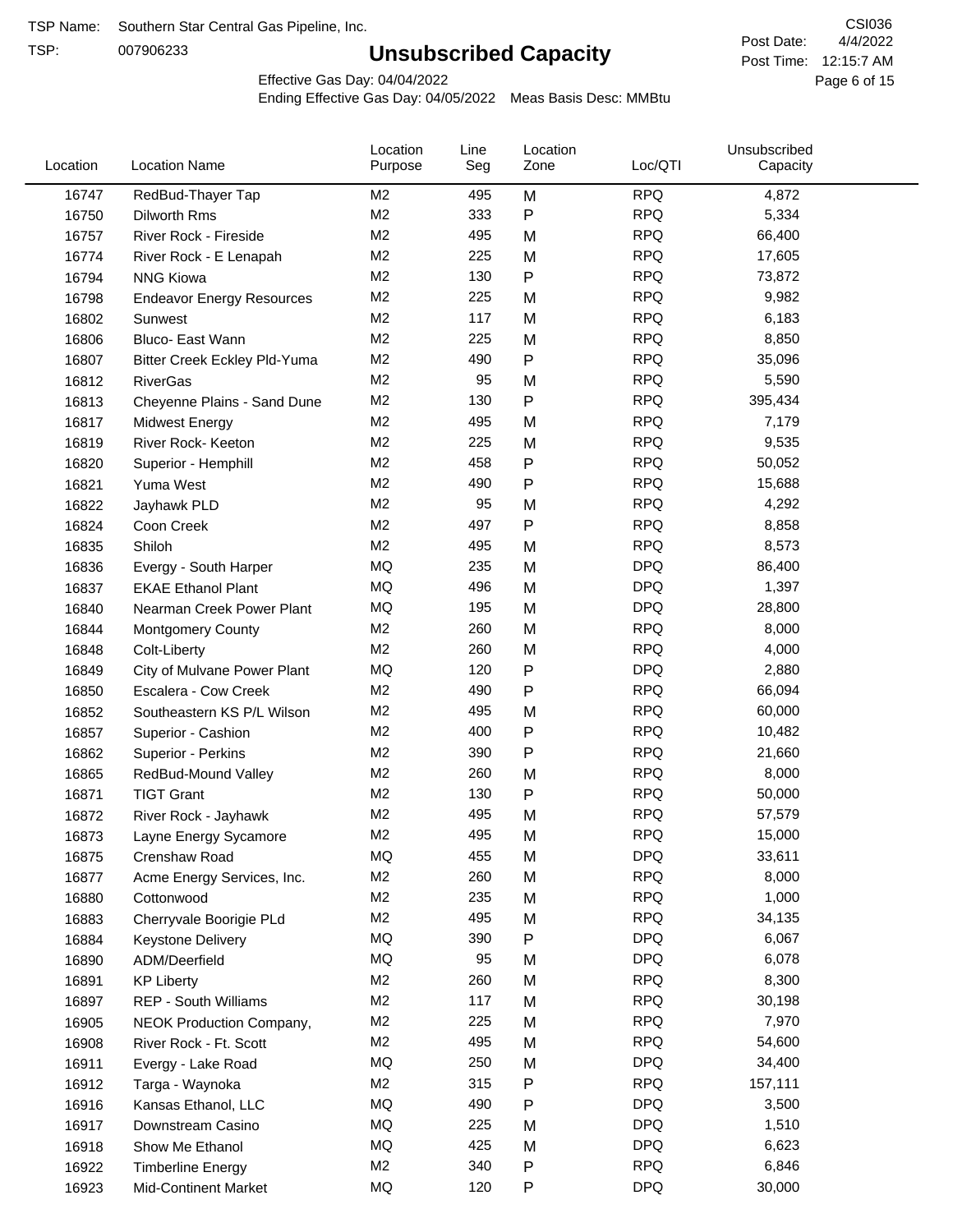TSP:

## **Unsubscribed Capacity**

4/4/2022 Page 7 of 15 Post Time: 12:15:7 AM CSI036 Post Date:

Effective Gas Day: 04/04/2022

| $\sf P$<br><b>DPQ</b><br>MQ<br>8,000<br>490<br>16931<br>Midwest Energy - Goodman<br>MQ<br><b>DPQ</b><br>140<br>106,202<br>M<br>16933<br>Westar Emporia Energy<br><b>RPQ</b><br>M <sub>2</sub><br>260<br>M<br>23,168<br>16935<br>River Rock - Graybill<br><b>RPQ</b><br>M <sub>2</sub><br>117<br>29,270<br>M<br>16941<br>REP - Independence CDP<br><b>RPQ</b><br>M <sub>2</sub><br>490<br>Ρ<br>49,356<br>16942<br><b>Big Timber</b><br>M <sub>2</sub><br>458<br><b>RPQ</b><br>110,000<br>P<br>16945<br><b>ETC Texas Pipeline Antelope</b><br>MQ<br>455<br><b>DPQ</b><br>62,208<br>M<br>16949<br>Summit Branson<br>MQ<br><b>DPQ</b><br>115<br>M<br>77,485<br>16952<br><b>Overland Park</b><br>MQ<br>115<br><b>DPQ</b><br>123,624<br>16953<br>M<br>Merriam<br><b>RPQ</b><br>M <sub>2</sub><br>405<br>Ρ<br>25,550<br>16955<br>Mustang Gas Products, LLC<br><b>RPQ</b><br>M <sub>2</sub><br>130<br>Ρ<br>17,375<br>16956<br>Superior - Ford<br><b>DPQ</b><br>MQ<br>235<br>M<br>0<br>16962<br>Summit Sedalia<br><b>RPQ</b><br>M <sub>2</sub><br>490<br>P<br>40,863<br>16967<br>Noble Energy - Lilli<br>MQ<br>385<br>Ρ<br><b>DPQ</b><br>40<br><b>ONG Norman</b><br>16972<br>M <sub>2</sub><br><b>RPQ</b><br>7,680<br>315<br>P<br>16975<br>Superior - Spring Creek<br>MQ<br><b>DPQ</b><br>3,216<br>180<br>M<br>16976<br>Bettis Asphalt & Construction<br>MQ<br><b>DPQ</b><br>144<br>16977<br>333<br>Ρ<br><b>KGS Kansas Star Casino</b><br>MQ<br>Ρ<br><b>DPQ</b><br>9,995<br>120<br>16980<br><b>Black Hills Colwich</b><br><b>RPQ</b><br>M <sub>2</sub><br>380<br>Ρ<br>63,800<br>16981<br>Superior - Bellmon<br>P<br><b>DPQ</b><br>MQ<br>458<br>6,702<br>16983<br>DCP Midstream - Ellis<br>MQ<br><b>DPQ</b><br>127<br>180<br>16988<br>M<br>Atmos Energy - W. Lawrence<br>$\mathsf{P}$<br><b>DPQ</b><br>MQ<br>315<br>1,992<br>16991<br>Williams Midstream North Alva<br>MQ<br><b>DPQ</b><br>225<br>0<br>16992<br><b>ONG Ottawa</b><br>M<br>MQ<br>Ρ<br><b>DPQ</b><br>16993<br>Farmer's Gas<br>130<br>9,000<br>MQ<br><b>DPQ</b><br>Ρ<br>100<br>130<br>16996<br>Scout Sublette Delivery<br><b>RPQ</b><br>M <sub>2</sub><br>30,000<br>315<br>Ρ<br>16997<br>Devon Energy Medford Station<br><b>DPQ</b><br>MQ<br>490<br>Ρ<br>90,800<br>16998<br>Cheyenne Light, Fuel and<br>M <sub>2</sub><br><b>RPQ</b><br>35,000<br>ETC - Crescent<br>400<br>Ρ<br>16999<br>MQ<br>95<br><b>DPQ</b><br>M<br>17000<br>Bourbon County, KS -<br>1<br>MQ<br><b>DPQ</b><br>130<br>Ρ<br>48,808<br>17003<br>Sunflower Electric Rubart<br><b>DPQ</b><br>MQ<br>315<br>Ρ<br>175,000<br>17004<br><b>NGPL Beaver</b><br><b>DPQ</b><br><b>MQ</b><br>315<br>5,000<br>17005<br>ETC - Rose Valley (Delivery)<br>Ρ<br>M <sub>2</sub><br>Ρ<br><b>RPQ</b><br>315<br>195,226<br>17006<br>ETC - Rose Valley<br><b>DPQ</b><br>MQ<br>335<br>51,383<br>Ρ<br>17008<br><b>OMPA Lamb</b><br><b>RPQ</b><br>M <sub>2</sub><br>490<br>Ρ<br>25,000<br>17009<br><b>Grasslands Energy Centennial</b><br>M <sub>2</sub><br>490<br><b>RPQ</b><br>17010<br>Ρ<br>52,200<br>Noble Keota Receipt<br>490<br><b>DPQ</b><br>17011<br>ΜQ<br>Ρ<br>52,200<br>Noble Keota Delivery<br>M <sub>2</sub><br><b>RPQ</b><br>390<br>P<br>31,824<br>17013<br>Enlink - Battle Ridge<br>M <sub>2</sub><br><b>RPQ</b><br>490<br>24,562<br>P<br>17021<br><b>TIGT Yuma</b><br>MQ<br><b>DPQ</b><br>300<br>17033<br>90<br>M<br>Kickapoo Nation School<br>MQ<br><b>DPQ</b><br>3,888<br>400<br>P<br>17034<br>ENVIA Energy Oklahoma City,<br>MQ<br><b>DPQ</b><br>235<br>M<br>35,512<br>17035<br>Ameren Columbia<br>MQ<br><b>DPQ</b><br>260<br>M<br>39,992<br>17036<br><b>Coffeyville Resources</b><br>MQ<br><b>DPQ</b><br>190<br>M<br>4,058<br>17050<br>Atmos - Forest View<br>MQ<br>340<br>${\sf P}$<br><b>DPQ</b><br>39,000<br>17052<br>ONG NW Oklahoma City<br>MQ<br><b>DPQ</b><br>4,799<br>400<br>Ρ<br>17054<br><b>ONG Guthrie</b><br>MQ<br><b>DPQ</b><br>1,500<br>458<br>17055<br>ETC Texas Pipeline Nash<br>Ρ<br><b>RPQ</b><br>M <sub>2</sub><br>72,000<br>340<br>Ρ<br>17056<br>Blue Mountain - Chisholm Trail<br>MQ<br>380<br><b>DPQ</b><br>3,000<br>17057<br>City of Tonkawa<br>P | Location | <b>Location Name</b> | Location<br>Purpose | Line<br>Seg | Location<br>Zone | Loc/QTI | Unsubscribed<br>Capacity |  |
|------------------------------------------------------------------------------------------------------------------------------------------------------------------------------------------------------------------------------------------------------------------------------------------------------------------------------------------------------------------------------------------------------------------------------------------------------------------------------------------------------------------------------------------------------------------------------------------------------------------------------------------------------------------------------------------------------------------------------------------------------------------------------------------------------------------------------------------------------------------------------------------------------------------------------------------------------------------------------------------------------------------------------------------------------------------------------------------------------------------------------------------------------------------------------------------------------------------------------------------------------------------------------------------------------------------------------------------------------------------------------------------------------------------------------------------------------------------------------------------------------------------------------------------------------------------------------------------------------------------------------------------------------------------------------------------------------------------------------------------------------------------------------------------------------------------------------------------------------------------------------------------------------------------------------------------------------------------------------------------------------------------------------------------------------------------------------------------------------------------------------------------------------------------------------------------------------------------------------------------------------------------------------------------------------------------------------------------------------------------------------------------------------------------------------------------------------------------------------------------------------------------------------------------------------------------------------------------------------------------------------------------------------------------------------------------------------------------------------------------------------------------------------------------------------------------------------------------------------------------------------------------------------------------------------------------------------------------------------------------------------------------------------------------------------------------------------------------------------------------------------------------------------------------------------------------------------------------------------------------------------------------------------------------------------------------------------------------------------------------------------------------------------------------------------------------------------------------------------------------------------------------------------------------------------------------------------------------------------------------------------------------------------------------------------------------------------------------------------------------------------------------------------------------------------------------------------------------------------------------------------------------------------------------------------------------------------------------------------------------------------------------------------------------------------------------------------------------|----------|----------------------|---------------------|-------------|------------------|---------|--------------------------|--|
|                                                                                                                                                                                                                                                                                                                                                                                                                                                                                                                                                                                                                                                                                                                                                                                                                                                                                                                                                                                                                                                                                                                                                                                                                                                                                                                                                                                                                                                                                                                                                                                                                                                                                                                                                                                                                                                                                                                                                                                                                                                                                                                                                                                                                                                                                                                                                                                                                                                                                                                                                                                                                                                                                                                                                                                                                                                                                                                                                                                                                                                                                                                                                                                                                                                                                                                                                                                                                                                                                                                                                                                                                                                                                                                                                                                                                                                                                                                                                                                                                                                                                          |          |                      |                     |             |                  |         |                          |  |
|                                                                                                                                                                                                                                                                                                                                                                                                                                                                                                                                                                                                                                                                                                                                                                                                                                                                                                                                                                                                                                                                                                                                                                                                                                                                                                                                                                                                                                                                                                                                                                                                                                                                                                                                                                                                                                                                                                                                                                                                                                                                                                                                                                                                                                                                                                                                                                                                                                                                                                                                                                                                                                                                                                                                                                                                                                                                                                                                                                                                                                                                                                                                                                                                                                                                                                                                                                                                                                                                                                                                                                                                                                                                                                                                                                                                                                                                                                                                                                                                                                                                                          |          |                      |                     |             |                  |         |                          |  |
|                                                                                                                                                                                                                                                                                                                                                                                                                                                                                                                                                                                                                                                                                                                                                                                                                                                                                                                                                                                                                                                                                                                                                                                                                                                                                                                                                                                                                                                                                                                                                                                                                                                                                                                                                                                                                                                                                                                                                                                                                                                                                                                                                                                                                                                                                                                                                                                                                                                                                                                                                                                                                                                                                                                                                                                                                                                                                                                                                                                                                                                                                                                                                                                                                                                                                                                                                                                                                                                                                                                                                                                                                                                                                                                                                                                                                                                                                                                                                                                                                                                                                          |          |                      |                     |             |                  |         |                          |  |
|                                                                                                                                                                                                                                                                                                                                                                                                                                                                                                                                                                                                                                                                                                                                                                                                                                                                                                                                                                                                                                                                                                                                                                                                                                                                                                                                                                                                                                                                                                                                                                                                                                                                                                                                                                                                                                                                                                                                                                                                                                                                                                                                                                                                                                                                                                                                                                                                                                                                                                                                                                                                                                                                                                                                                                                                                                                                                                                                                                                                                                                                                                                                                                                                                                                                                                                                                                                                                                                                                                                                                                                                                                                                                                                                                                                                                                                                                                                                                                                                                                                                                          |          |                      |                     |             |                  |         |                          |  |
|                                                                                                                                                                                                                                                                                                                                                                                                                                                                                                                                                                                                                                                                                                                                                                                                                                                                                                                                                                                                                                                                                                                                                                                                                                                                                                                                                                                                                                                                                                                                                                                                                                                                                                                                                                                                                                                                                                                                                                                                                                                                                                                                                                                                                                                                                                                                                                                                                                                                                                                                                                                                                                                                                                                                                                                                                                                                                                                                                                                                                                                                                                                                                                                                                                                                                                                                                                                                                                                                                                                                                                                                                                                                                                                                                                                                                                                                                                                                                                                                                                                                                          |          |                      |                     |             |                  |         |                          |  |
|                                                                                                                                                                                                                                                                                                                                                                                                                                                                                                                                                                                                                                                                                                                                                                                                                                                                                                                                                                                                                                                                                                                                                                                                                                                                                                                                                                                                                                                                                                                                                                                                                                                                                                                                                                                                                                                                                                                                                                                                                                                                                                                                                                                                                                                                                                                                                                                                                                                                                                                                                                                                                                                                                                                                                                                                                                                                                                                                                                                                                                                                                                                                                                                                                                                                                                                                                                                                                                                                                                                                                                                                                                                                                                                                                                                                                                                                                                                                                                                                                                                                                          |          |                      |                     |             |                  |         |                          |  |
|                                                                                                                                                                                                                                                                                                                                                                                                                                                                                                                                                                                                                                                                                                                                                                                                                                                                                                                                                                                                                                                                                                                                                                                                                                                                                                                                                                                                                                                                                                                                                                                                                                                                                                                                                                                                                                                                                                                                                                                                                                                                                                                                                                                                                                                                                                                                                                                                                                                                                                                                                                                                                                                                                                                                                                                                                                                                                                                                                                                                                                                                                                                                                                                                                                                                                                                                                                                                                                                                                                                                                                                                                                                                                                                                                                                                                                                                                                                                                                                                                                                                                          |          |                      |                     |             |                  |         |                          |  |
|                                                                                                                                                                                                                                                                                                                                                                                                                                                                                                                                                                                                                                                                                                                                                                                                                                                                                                                                                                                                                                                                                                                                                                                                                                                                                                                                                                                                                                                                                                                                                                                                                                                                                                                                                                                                                                                                                                                                                                                                                                                                                                                                                                                                                                                                                                                                                                                                                                                                                                                                                                                                                                                                                                                                                                                                                                                                                                                                                                                                                                                                                                                                                                                                                                                                                                                                                                                                                                                                                                                                                                                                                                                                                                                                                                                                                                                                                                                                                                                                                                                                                          |          |                      |                     |             |                  |         |                          |  |
|                                                                                                                                                                                                                                                                                                                                                                                                                                                                                                                                                                                                                                                                                                                                                                                                                                                                                                                                                                                                                                                                                                                                                                                                                                                                                                                                                                                                                                                                                                                                                                                                                                                                                                                                                                                                                                                                                                                                                                                                                                                                                                                                                                                                                                                                                                                                                                                                                                                                                                                                                                                                                                                                                                                                                                                                                                                                                                                                                                                                                                                                                                                                                                                                                                                                                                                                                                                                                                                                                                                                                                                                                                                                                                                                                                                                                                                                                                                                                                                                                                                                                          |          |                      |                     |             |                  |         |                          |  |
|                                                                                                                                                                                                                                                                                                                                                                                                                                                                                                                                                                                                                                                                                                                                                                                                                                                                                                                                                                                                                                                                                                                                                                                                                                                                                                                                                                                                                                                                                                                                                                                                                                                                                                                                                                                                                                                                                                                                                                                                                                                                                                                                                                                                                                                                                                                                                                                                                                                                                                                                                                                                                                                                                                                                                                                                                                                                                                                                                                                                                                                                                                                                                                                                                                                                                                                                                                                                                                                                                                                                                                                                                                                                                                                                                                                                                                                                                                                                                                                                                                                                                          |          |                      |                     |             |                  |         |                          |  |
|                                                                                                                                                                                                                                                                                                                                                                                                                                                                                                                                                                                                                                                                                                                                                                                                                                                                                                                                                                                                                                                                                                                                                                                                                                                                                                                                                                                                                                                                                                                                                                                                                                                                                                                                                                                                                                                                                                                                                                                                                                                                                                                                                                                                                                                                                                                                                                                                                                                                                                                                                                                                                                                                                                                                                                                                                                                                                                                                                                                                                                                                                                                                                                                                                                                                                                                                                                                                                                                                                                                                                                                                                                                                                                                                                                                                                                                                                                                                                                                                                                                                                          |          |                      |                     |             |                  |         |                          |  |
|                                                                                                                                                                                                                                                                                                                                                                                                                                                                                                                                                                                                                                                                                                                                                                                                                                                                                                                                                                                                                                                                                                                                                                                                                                                                                                                                                                                                                                                                                                                                                                                                                                                                                                                                                                                                                                                                                                                                                                                                                                                                                                                                                                                                                                                                                                                                                                                                                                                                                                                                                                                                                                                                                                                                                                                                                                                                                                                                                                                                                                                                                                                                                                                                                                                                                                                                                                                                                                                                                                                                                                                                                                                                                                                                                                                                                                                                                                                                                                                                                                                                                          |          |                      |                     |             |                  |         |                          |  |
|                                                                                                                                                                                                                                                                                                                                                                                                                                                                                                                                                                                                                                                                                                                                                                                                                                                                                                                                                                                                                                                                                                                                                                                                                                                                                                                                                                                                                                                                                                                                                                                                                                                                                                                                                                                                                                                                                                                                                                                                                                                                                                                                                                                                                                                                                                                                                                                                                                                                                                                                                                                                                                                                                                                                                                                                                                                                                                                                                                                                                                                                                                                                                                                                                                                                                                                                                                                                                                                                                                                                                                                                                                                                                                                                                                                                                                                                                                                                                                                                                                                                                          |          |                      |                     |             |                  |         |                          |  |
|                                                                                                                                                                                                                                                                                                                                                                                                                                                                                                                                                                                                                                                                                                                                                                                                                                                                                                                                                                                                                                                                                                                                                                                                                                                                                                                                                                                                                                                                                                                                                                                                                                                                                                                                                                                                                                                                                                                                                                                                                                                                                                                                                                                                                                                                                                                                                                                                                                                                                                                                                                                                                                                                                                                                                                                                                                                                                                                                                                                                                                                                                                                                                                                                                                                                                                                                                                                                                                                                                                                                                                                                                                                                                                                                                                                                                                                                                                                                                                                                                                                                                          |          |                      |                     |             |                  |         |                          |  |
|                                                                                                                                                                                                                                                                                                                                                                                                                                                                                                                                                                                                                                                                                                                                                                                                                                                                                                                                                                                                                                                                                                                                                                                                                                                                                                                                                                                                                                                                                                                                                                                                                                                                                                                                                                                                                                                                                                                                                                                                                                                                                                                                                                                                                                                                                                                                                                                                                                                                                                                                                                                                                                                                                                                                                                                                                                                                                                                                                                                                                                                                                                                                                                                                                                                                                                                                                                                                                                                                                                                                                                                                                                                                                                                                                                                                                                                                                                                                                                                                                                                                                          |          |                      |                     |             |                  |         |                          |  |
|                                                                                                                                                                                                                                                                                                                                                                                                                                                                                                                                                                                                                                                                                                                                                                                                                                                                                                                                                                                                                                                                                                                                                                                                                                                                                                                                                                                                                                                                                                                                                                                                                                                                                                                                                                                                                                                                                                                                                                                                                                                                                                                                                                                                                                                                                                                                                                                                                                                                                                                                                                                                                                                                                                                                                                                                                                                                                                                                                                                                                                                                                                                                                                                                                                                                                                                                                                                                                                                                                                                                                                                                                                                                                                                                                                                                                                                                                                                                                                                                                                                                                          |          |                      |                     |             |                  |         |                          |  |
|                                                                                                                                                                                                                                                                                                                                                                                                                                                                                                                                                                                                                                                                                                                                                                                                                                                                                                                                                                                                                                                                                                                                                                                                                                                                                                                                                                                                                                                                                                                                                                                                                                                                                                                                                                                                                                                                                                                                                                                                                                                                                                                                                                                                                                                                                                                                                                                                                                                                                                                                                                                                                                                                                                                                                                                                                                                                                                                                                                                                                                                                                                                                                                                                                                                                                                                                                                                                                                                                                                                                                                                                                                                                                                                                                                                                                                                                                                                                                                                                                                                                                          |          |                      |                     |             |                  |         |                          |  |
|                                                                                                                                                                                                                                                                                                                                                                                                                                                                                                                                                                                                                                                                                                                                                                                                                                                                                                                                                                                                                                                                                                                                                                                                                                                                                                                                                                                                                                                                                                                                                                                                                                                                                                                                                                                                                                                                                                                                                                                                                                                                                                                                                                                                                                                                                                                                                                                                                                                                                                                                                                                                                                                                                                                                                                                                                                                                                                                                                                                                                                                                                                                                                                                                                                                                                                                                                                                                                                                                                                                                                                                                                                                                                                                                                                                                                                                                                                                                                                                                                                                                                          |          |                      |                     |             |                  |         |                          |  |
|                                                                                                                                                                                                                                                                                                                                                                                                                                                                                                                                                                                                                                                                                                                                                                                                                                                                                                                                                                                                                                                                                                                                                                                                                                                                                                                                                                                                                                                                                                                                                                                                                                                                                                                                                                                                                                                                                                                                                                                                                                                                                                                                                                                                                                                                                                                                                                                                                                                                                                                                                                                                                                                                                                                                                                                                                                                                                                                                                                                                                                                                                                                                                                                                                                                                                                                                                                                                                                                                                                                                                                                                                                                                                                                                                                                                                                                                                                                                                                                                                                                                                          |          |                      |                     |             |                  |         |                          |  |
|                                                                                                                                                                                                                                                                                                                                                                                                                                                                                                                                                                                                                                                                                                                                                                                                                                                                                                                                                                                                                                                                                                                                                                                                                                                                                                                                                                                                                                                                                                                                                                                                                                                                                                                                                                                                                                                                                                                                                                                                                                                                                                                                                                                                                                                                                                                                                                                                                                                                                                                                                                                                                                                                                                                                                                                                                                                                                                                                                                                                                                                                                                                                                                                                                                                                                                                                                                                                                                                                                                                                                                                                                                                                                                                                                                                                                                                                                                                                                                                                                                                                                          |          |                      |                     |             |                  |         |                          |  |
|                                                                                                                                                                                                                                                                                                                                                                                                                                                                                                                                                                                                                                                                                                                                                                                                                                                                                                                                                                                                                                                                                                                                                                                                                                                                                                                                                                                                                                                                                                                                                                                                                                                                                                                                                                                                                                                                                                                                                                                                                                                                                                                                                                                                                                                                                                                                                                                                                                                                                                                                                                                                                                                                                                                                                                                                                                                                                                                                                                                                                                                                                                                                                                                                                                                                                                                                                                                                                                                                                                                                                                                                                                                                                                                                                                                                                                                                                                                                                                                                                                                                                          |          |                      |                     |             |                  |         |                          |  |
|                                                                                                                                                                                                                                                                                                                                                                                                                                                                                                                                                                                                                                                                                                                                                                                                                                                                                                                                                                                                                                                                                                                                                                                                                                                                                                                                                                                                                                                                                                                                                                                                                                                                                                                                                                                                                                                                                                                                                                                                                                                                                                                                                                                                                                                                                                                                                                                                                                                                                                                                                                                                                                                                                                                                                                                                                                                                                                                                                                                                                                                                                                                                                                                                                                                                                                                                                                                                                                                                                                                                                                                                                                                                                                                                                                                                                                                                                                                                                                                                                                                                                          |          |                      |                     |             |                  |         |                          |  |
|                                                                                                                                                                                                                                                                                                                                                                                                                                                                                                                                                                                                                                                                                                                                                                                                                                                                                                                                                                                                                                                                                                                                                                                                                                                                                                                                                                                                                                                                                                                                                                                                                                                                                                                                                                                                                                                                                                                                                                                                                                                                                                                                                                                                                                                                                                                                                                                                                                                                                                                                                                                                                                                                                                                                                                                                                                                                                                                                                                                                                                                                                                                                                                                                                                                                                                                                                                                                                                                                                                                                                                                                                                                                                                                                                                                                                                                                                                                                                                                                                                                                                          |          |                      |                     |             |                  |         |                          |  |
|                                                                                                                                                                                                                                                                                                                                                                                                                                                                                                                                                                                                                                                                                                                                                                                                                                                                                                                                                                                                                                                                                                                                                                                                                                                                                                                                                                                                                                                                                                                                                                                                                                                                                                                                                                                                                                                                                                                                                                                                                                                                                                                                                                                                                                                                                                                                                                                                                                                                                                                                                                                                                                                                                                                                                                                                                                                                                                                                                                                                                                                                                                                                                                                                                                                                                                                                                                                                                                                                                                                                                                                                                                                                                                                                                                                                                                                                                                                                                                                                                                                                                          |          |                      |                     |             |                  |         |                          |  |
|                                                                                                                                                                                                                                                                                                                                                                                                                                                                                                                                                                                                                                                                                                                                                                                                                                                                                                                                                                                                                                                                                                                                                                                                                                                                                                                                                                                                                                                                                                                                                                                                                                                                                                                                                                                                                                                                                                                                                                                                                                                                                                                                                                                                                                                                                                                                                                                                                                                                                                                                                                                                                                                                                                                                                                                                                                                                                                                                                                                                                                                                                                                                                                                                                                                                                                                                                                                                                                                                                                                                                                                                                                                                                                                                                                                                                                                                                                                                                                                                                                                                                          |          |                      |                     |             |                  |         |                          |  |
|                                                                                                                                                                                                                                                                                                                                                                                                                                                                                                                                                                                                                                                                                                                                                                                                                                                                                                                                                                                                                                                                                                                                                                                                                                                                                                                                                                                                                                                                                                                                                                                                                                                                                                                                                                                                                                                                                                                                                                                                                                                                                                                                                                                                                                                                                                                                                                                                                                                                                                                                                                                                                                                                                                                                                                                                                                                                                                                                                                                                                                                                                                                                                                                                                                                                                                                                                                                                                                                                                                                                                                                                                                                                                                                                                                                                                                                                                                                                                                                                                                                                                          |          |                      |                     |             |                  |         |                          |  |
|                                                                                                                                                                                                                                                                                                                                                                                                                                                                                                                                                                                                                                                                                                                                                                                                                                                                                                                                                                                                                                                                                                                                                                                                                                                                                                                                                                                                                                                                                                                                                                                                                                                                                                                                                                                                                                                                                                                                                                                                                                                                                                                                                                                                                                                                                                                                                                                                                                                                                                                                                                                                                                                                                                                                                                                                                                                                                                                                                                                                                                                                                                                                                                                                                                                                                                                                                                                                                                                                                                                                                                                                                                                                                                                                                                                                                                                                                                                                                                                                                                                                                          |          |                      |                     |             |                  |         |                          |  |
|                                                                                                                                                                                                                                                                                                                                                                                                                                                                                                                                                                                                                                                                                                                                                                                                                                                                                                                                                                                                                                                                                                                                                                                                                                                                                                                                                                                                                                                                                                                                                                                                                                                                                                                                                                                                                                                                                                                                                                                                                                                                                                                                                                                                                                                                                                                                                                                                                                                                                                                                                                                                                                                                                                                                                                                                                                                                                                                                                                                                                                                                                                                                                                                                                                                                                                                                                                                                                                                                                                                                                                                                                                                                                                                                                                                                                                                                                                                                                                                                                                                                                          |          |                      |                     |             |                  |         |                          |  |
|                                                                                                                                                                                                                                                                                                                                                                                                                                                                                                                                                                                                                                                                                                                                                                                                                                                                                                                                                                                                                                                                                                                                                                                                                                                                                                                                                                                                                                                                                                                                                                                                                                                                                                                                                                                                                                                                                                                                                                                                                                                                                                                                                                                                                                                                                                                                                                                                                                                                                                                                                                                                                                                                                                                                                                                                                                                                                                                                                                                                                                                                                                                                                                                                                                                                                                                                                                                                                                                                                                                                                                                                                                                                                                                                                                                                                                                                                                                                                                                                                                                                                          |          |                      |                     |             |                  |         |                          |  |
|                                                                                                                                                                                                                                                                                                                                                                                                                                                                                                                                                                                                                                                                                                                                                                                                                                                                                                                                                                                                                                                                                                                                                                                                                                                                                                                                                                                                                                                                                                                                                                                                                                                                                                                                                                                                                                                                                                                                                                                                                                                                                                                                                                                                                                                                                                                                                                                                                                                                                                                                                                                                                                                                                                                                                                                                                                                                                                                                                                                                                                                                                                                                                                                                                                                                                                                                                                                                                                                                                                                                                                                                                                                                                                                                                                                                                                                                                                                                                                                                                                                                                          |          |                      |                     |             |                  |         |                          |  |
|                                                                                                                                                                                                                                                                                                                                                                                                                                                                                                                                                                                                                                                                                                                                                                                                                                                                                                                                                                                                                                                                                                                                                                                                                                                                                                                                                                                                                                                                                                                                                                                                                                                                                                                                                                                                                                                                                                                                                                                                                                                                                                                                                                                                                                                                                                                                                                                                                                                                                                                                                                                                                                                                                                                                                                                                                                                                                                                                                                                                                                                                                                                                                                                                                                                                                                                                                                                                                                                                                                                                                                                                                                                                                                                                                                                                                                                                                                                                                                                                                                                                                          |          |                      |                     |             |                  |         |                          |  |
|                                                                                                                                                                                                                                                                                                                                                                                                                                                                                                                                                                                                                                                                                                                                                                                                                                                                                                                                                                                                                                                                                                                                                                                                                                                                                                                                                                                                                                                                                                                                                                                                                                                                                                                                                                                                                                                                                                                                                                                                                                                                                                                                                                                                                                                                                                                                                                                                                                                                                                                                                                                                                                                                                                                                                                                                                                                                                                                                                                                                                                                                                                                                                                                                                                                                                                                                                                                                                                                                                                                                                                                                                                                                                                                                                                                                                                                                                                                                                                                                                                                                                          |          |                      |                     |             |                  |         |                          |  |
|                                                                                                                                                                                                                                                                                                                                                                                                                                                                                                                                                                                                                                                                                                                                                                                                                                                                                                                                                                                                                                                                                                                                                                                                                                                                                                                                                                                                                                                                                                                                                                                                                                                                                                                                                                                                                                                                                                                                                                                                                                                                                                                                                                                                                                                                                                                                                                                                                                                                                                                                                                                                                                                                                                                                                                                                                                                                                                                                                                                                                                                                                                                                                                                                                                                                                                                                                                                                                                                                                                                                                                                                                                                                                                                                                                                                                                                                                                                                                                                                                                                                                          |          |                      |                     |             |                  |         |                          |  |
|                                                                                                                                                                                                                                                                                                                                                                                                                                                                                                                                                                                                                                                                                                                                                                                                                                                                                                                                                                                                                                                                                                                                                                                                                                                                                                                                                                                                                                                                                                                                                                                                                                                                                                                                                                                                                                                                                                                                                                                                                                                                                                                                                                                                                                                                                                                                                                                                                                                                                                                                                                                                                                                                                                                                                                                                                                                                                                                                                                                                                                                                                                                                                                                                                                                                                                                                                                                                                                                                                                                                                                                                                                                                                                                                                                                                                                                                                                                                                                                                                                                                                          |          |                      |                     |             |                  |         |                          |  |
|                                                                                                                                                                                                                                                                                                                                                                                                                                                                                                                                                                                                                                                                                                                                                                                                                                                                                                                                                                                                                                                                                                                                                                                                                                                                                                                                                                                                                                                                                                                                                                                                                                                                                                                                                                                                                                                                                                                                                                                                                                                                                                                                                                                                                                                                                                                                                                                                                                                                                                                                                                                                                                                                                                                                                                                                                                                                                                                                                                                                                                                                                                                                                                                                                                                                                                                                                                                                                                                                                                                                                                                                                                                                                                                                                                                                                                                                                                                                                                                                                                                                                          |          |                      |                     |             |                  |         |                          |  |
|                                                                                                                                                                                                                                                                                                                                                                                                                                                                                                                                                                                                                                                                                                                                                                                                                                                                                                                                                                                                                                                                                                                                                                                                                                                                                                                                                                                                                                                                                                                                                                                                                                                                                                                                                                                                                                                                                                                                                                                                                                                                                                                                                                                                                                                                                                                                                                                                                                                                                                                                                                                                                                                                                                                                                                                                                                                                                                                                                                                                                                                                                                                                                                                                                                                                                                                                                                                                                                                                                                                                                                                                                                                                                                                                                                                                                                                                                                                                                                                                                                                                                          |          |                      |                     |             |                  |         |                          |  |
|                                                                                                                                                                                                                                                                                                                                                                                                                                                                                                                                                                                                                                                                                                                                                                                                                                                                                                                                                                                                                                                                                                                                                                                                                                                                                                                                                                                                                                                                                                                                                                                                                                                                                                                                                                                                                                                                                                                                                                                                                                                                                                                                                                                                                                                                                                                                                                                                                                                                                                                                                                                                                                                                                                                                                                                                                                                                                                                                                                                                                                                                                                                                                                                                                                                                                                                                                                                                                                                                                                                                                                                                                                                                                                                                                                                                                                                                                                                                                                                                                                                                                          |          |                      |                     |             |                  |         |                          |  |
|                                                                                                                                                                                                                                                                                                                                                                                                                                                                                                                                                                                                                                                                                                                                                                                                                                                                                                                                                                                                                                                                                                                                                                                                                                                                                                                                                                                                                                                                                                                                                                                                                                                                                                                                                                                                                                                                                                                                                                                                                                                                                                                                                                                                                                                                                                                                                                                                                                                                                                                                                                                                                                                                                                                                                                                                                                                                                                                                                                                                                                                                                                                                                                                                                                                                                                                                                                                                                                                                                                                                                                                                                                                                                                                                                                                                                                                                                                                                                                                                                                                                                          |          |                      |                     |             |                  |         |                          |  |
|                                                                                                                                                                                                                                                                                                                                                                                                                                                                                                                                                                                                                                                                                                                                                                                                                                                                                                                                                                                                                                                                                                                                                                                                                                                                                                                                                                                                                                                                                                                                                                                                                                                                                                                                                                                                                                                                                                                                                                                                                                                                                                                                                                                                                                                                                                                                                                                                                                                                                                                                                                                                                                                                                                                                                                                                                                                                                                                                                                                                                                                                                                                                                                                                                                                                                                                                                                                                                                                                                                                                                                                                                                                                                                                                                                                                                                                                                                                                                                                                                                                                                          |          |                      |                     |             |                  |         |                          |  |
|                                                                                                                                                                                                                                                                                                                                                                                                                                                                                                                                                                                                                                                                                                                                                                                                                                                                                                                                                                                                                                                                                                                                                                                                                                                                                                                                                                                                                                                                                                                                                                                                                                                                                                                                                                                                                                                                                                                                                                                                                                                                                                                                                                                                                                                                                                                                                                                                                                                                                                                                                                                                                                                                                                                                                                                                                                                                                                                                                                                                                                                                                                                                                                                                                                                                                                                                                                                                                                                                                                                                                                                                                                                                                                                                                                                                                                                                                                                                                                                                                                                                                          |          |                      |                     |             |                  |         |                          |  |
|                                                                                                                                                                                                                                                                                                                                                                                                                                                                                                                                                                                                                                                                                                                                                                                                                                                                                                                                                                                                                                                                                                                                                                                                                                                                                                                                                                                                                                                                                                                                                                                                                                                                                                                                                                                                                                                                                                                                                                                                                                                                                                                                                                                                                                                                                                                                                                                                                                                                                                                                                                                                                                                                                                                                                                                                                                                                                                                                                                                                                                                                                                                                                                                                                                                                                                                                                                                                                                                                                                                                                                                                                                                                                                                                                                                                                                                                                                                                                                                                                                                                                          |          |                      |                     |             |                  |         |                          |  |
|                                                                                                                                                                                                                                                                                                                                                                                                                                                                                                                                                                                                                                                                                                                                                                                                                                                                                                                                                                                                                                                                                                                                                                                                                                                                                                                                                                                                                                                                                                                                                                                                                                                                                                                                                                                                                                                                                                                                                                                                                                                                                                                                                                                                                                                                                                                                                                                                                                                                                                                                                                                                                                                                                                                                                                                                                                                                                                                                                                                                                                                                                                                                                                                                                                                                                                                                                                                                                                                                                                                                                                                                                                                                                                                                                                                                                                                                                                                                                                                                                                                                                          |          |                      |                     |             |                  |         |                          |  |
|                                                                                                                                                                                                                                                                                                                                                                                                                                                                                                                                                                                                                                                                                                                                                                                                                                                                                                                                                                                                                                                                                                                                                                                                                                                                                                                                                                                                                                                                                                                                                                                                                                                                                                                                                                                                                                                                                                                                                                                                                                                                                                                                                                                                                                                                                                                                                                                                                                                                                                                                                                                                                                                                                                                                                                                                                                                                                                                                                                                                                                                                                                                                                                                                                                                                                                                                                                                                                                                                                                                                                                                                                                                                                                                                                                                                                                                                                                                                                                                                                                                                                          |          |                      |                     |             |                  |         |                          |  |
|                                                                                                                                                                                                                                                                                                                                                                                                                                                                                                                                                                                                                                                                                                                                                                                                                                                                                                                                                                                                                                                                                                                                                                                                                                                                                                                                                                                                                                                                                                                                                                                                                                                                                                                                                                                                                                                                                                                                                                                                                                                                                                                                                                                                                                                                                                                                                                                                                                                                                                                                                                                                                                                                                                                                                                                                                                                                                                                                                                                                                                                                                                                                                                                                                                                                                                                                                                                                                                                                                                                                                                                                                                                                                                                                                                                                                                                                                                                                                                                                                                                                                          |          |                      |                     |             |                  |         |                          |  |
|                                                                                                                                                                                                                                                                                                                                                                                                                                                                                                                                                                                                                                                                                                                                                                                                                                                                                                                                                                                                                                                                                                                                                                                                                                                                                                                                                                                                                                                                                                                                                                                                                                                                                                                                                                                                                                                                                                                                                                                                                                                                                                                                                                                                                                                                                                                                                                                                                                                                                                                                                                                                                                                                                                                                                                                                                                                                                                                                                                                                                                                                                                                                                                                                                                                                                                                                                                                                                                                                                                                                                                                                                                                                                                                                                                                                                                                                                                                                                                                                                                                                                          |          |                      |                     |             |                  |         |                          |  |
|                                                                                                                                                                                                                                                                                                                                                                                                                                                                                                                                                                                                                                                                                                                                                                                                                                                                                                                                                                                                                                                                                                                                                                                                                                                                                                                                                                                                                                                                                                                                                                                                                                                                                                                                                                                                                                                                                                                                                                                                                                                                                                                                                                                                                                                                                                                                                                                                                                                                                                                                                                                                                                                                                                                                                                                                                                                                                                                                                                                                                                                                                                                                                                                                                                                                                                                                                                                                                                                                                                                                                                                                                                                                                                                                                                                                                                                                                                                                                                                                                                                                                          |          |                      |                     |             |                  |         |                          |  |
|                                                                                                                                                                                                                                                                                                                                                                                                                                                                                                                                                                                                                                                                                                                                                                                                                                                                                                                                                                                                                                                                                                                                                                                                                                                                                                                                                                                                                                                                                                                                                                                                                                                                                                                                                                                                                                                                                                                                                                                                                                                                                                                                                                                                                                                                                                                                                                                                                                                                                                                                                                                                                                                                                                                                                                                                                                                                                                                                                                                                                                                                                                                                                                                                                                                                                                                                                                                                                                                                                                                                                                                                                                                                                                                                                                                                                                                                                                                                                                                                                                                                                          |          |                      |                     |             |                  |         |                          |  |
|                                                                                                                                                                                                                                                                                                                                                                                                                                                                                                                                                                                                                                                                                                                                                                                                                                                                                                                                                                                                                                                                                                                                                                                                                                                                                                                                                                                                                                                                                                                                                                                                                                                                                                                                                                                                                                                                                                                                                                                                                                                                                                                                                                                                                                                                                                                                                                                                                                                                                                                                                                                                                                                                                                                                                                                                                                                                                                                                                                                                                                                                                                                                                                                                                                                                                                                                                                                                                                                                                                                                                                                                                                                                                                                                                                                                                                                                                                                                                                                                                                                                                          |          |                      |                     |             |                  |         |                          |  |
|                                                                                                                                                                                                                                                                                                                                                                                                                                                                                                                                                                                                                                                                                                                                                                                                                                                                                                                                                                                                                                                                                                                                                                                                                                                                                                                                                                                                                                                                                                                                                                                                                                                                                                                                                                                                                                                                                                                                                                                                                                                                                                                                                                                                                                                                                                                                                                                                                                                                                                                                                                                                                                                                                                                                                                                                                                                                                                                                                                                                                                                                                                                                                                                                                                                                                                                                                                                                                                                                                                                                                                                                                                                                                                                                                                                                                                                                                                                                                                                                                                                                                          |          |                      |                     |             |                  |         |                          |  |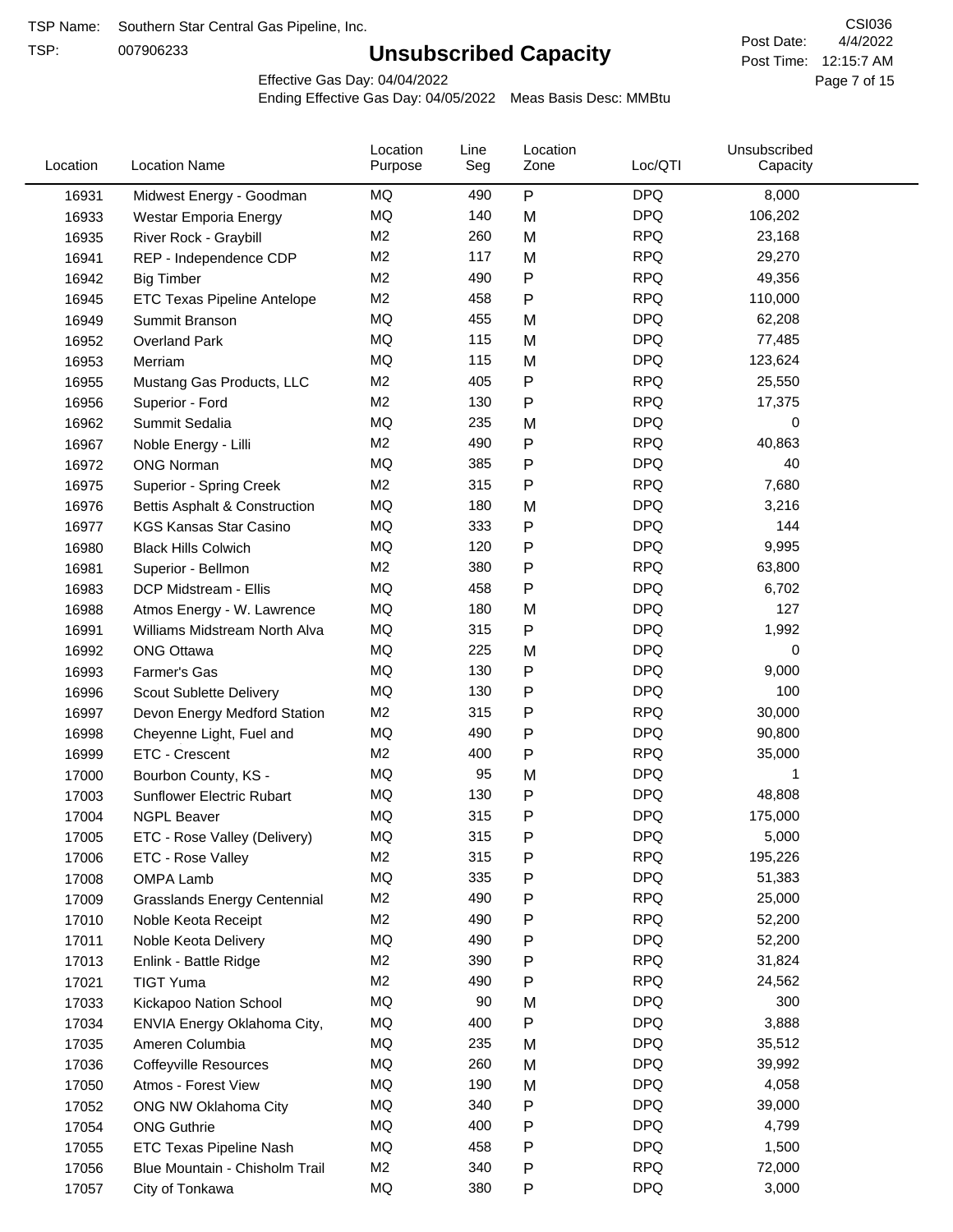TSP:

## **Unsubscribed Capacity**

4/4/2022 Page 8 of 15 Post Time: 12:15:7 AM CSI036 Post Date:

Effective Gas Day: 04/04/2022

| Location | <b>Location Name</b>           | Location<br>Purpose | Line<br>Seg | Location<br>Zone | Loc/QTI    | Unsubscribed<br>Capacity |  |
|----------|--------------------------------|---------------------|-------------|------------------|------------|--------------------------|--|
| 17058    | RPP - Hamm Landfill            | M <sub>2</sub>      | 195         | M                | <b>RPQ</b> | 2,500                    |  |
| 17060    | Atmos-Elk City                 | MQ                  | 87          | M                | <b>DPQ</b> | 216                      |  |
| 17064    | Koch - Enid                    | MQ                  | 405         | P                | <b>DPQ</b> | 0                        |  |
| 17065    | Canyon - Redcliff (Receipt)    | M <sub>2</sub>      | 458         | Ρ                | <b>RPQ</b> | 180,000                  |  |
| 17066    | Canyon - Redcliff (Delivery)   | MQ                  | 458         | Ρ                | <b>DPQ</b> | 6,175                    |  |
| 17067    | Blue Mountain - Chisholm Trail | M <sub>2</sub>      | 340         | Ρ                | <b>RPQ</b> | 70,000                   |  |
| 17068    | <b>EOIT Alfalfa</b>            | M <sub>2</sub>      | 458         | Ρ                | <b>RPQ</b> | 200,000                  |  |
| 17069    | <b>NGPL Carter</b>             | <b>MQ</b>           | 385         | Ρ                | <b>DPQ</b> | 65,000                   |  |
| 17080    | <b>ONEOK Bakken Pipeline</b>   | MQ                  | 490         | Ρ                | <b>DPQ</b> | 360                      |  |
| 17086    | NGPL - Mutual                  | MQ                  | 458         | P                | <b>DPQ</b> | 150,000                  |  |
| 17087    | REX-St.Joe                     | M <sub>2</sub>      | 250         | M                | <b>RPQ</b> | 78,606                   |  |
| 17091    | OGT - Maysville                | M <sub>2</sub>      | 385         | P                | <b>RPQ</b> | 110,000                  |  |
| 17096    | Northern Natural-Kiowa         | <b>MQ</b>           | 130         | Ρ                | <b>DPQ</b> | 100,000                  |  |
| 17104    | Black Hills - Plevna, KS TB    | MQ                  | 130         | Ρ                | <b>DPQ</b> | 480                      |  |
| 17105    | WIC - Cheyenne Hub             | M <sub>2</sub>      | 490         | P                | <b>RPQ</b> | 144,000                  |  |
| 17113    | NGPL - Ford County Receipt     | M <sub>2</sub>      | 130         | Ρ                | <b>RPQ</b> | 190,400                  |  |
| 17119    | Waste Mgmt RNG Receipt         | M <sub>2</sub>      | 400         | P                | <b>RPQ</b> | 2,976                    |  |
| 17404    | Anderson                       | MQ                  | 423         | M                | <b>DPQ</b> | 1,130                    |  |
| 17406    | Ash Grove, Walnut Grove & Wil  | MQ                  | 455         | M                | <b>DPQ</b> | 2,595                    |  |
| 17408    | Aurora                         | MQ                  | 455         | M                | <b>DPQ</b> | 850                      |  |
| 17410    | <b>Billings Mo</b>             | MQ                  | 455         | M                | <b>DPQ</b> | 2,918                    |  |
| 17414    | Clever Mo                      | <b>MQ</b>           | 455         | M                | <b>DPQ</b> | 738                      |  |
| 17416    | Crane Mo                       | MQ                  | 455         | M                | <b>DPQ</b> | 2,944                    |  |
| 17418    | Diamond                        | <b>MQ</b>           | 455         | M                | <b>DPQ</b> | 546                      |  |
| 17426    | Freistatt                      | <b>MQ</b>           | 455         | M                | <b>DPQ</b> | 256                      |  |
| 17430    | Goodman                        | MQ                  | 423         | M                | <b>DPQ</b> | 625                      |  |
| 17448    | Lanagan                        | MQ                  | 423         | M                | <b>DPQ</b> | 337                      |  |
| 17452    | Marionville                    | <b>MQ</b>           | 455         | M                | <b>DPQ</b> | 1,119                    |  |
| 17454    | Monett                         | <b>MQ</b>           | 455         | M                | <b>DPQ</b> | 25,276                   |  |
| 17456    | Mt Vernon & Verona             | MQ                  | 455         | M                | <b>DPQ</b> | 4,407                    |  |
| 17458    | Neosho                         | MQ                  | 455         | M                | <b>DPQ</b> | 8,597                    |  |
| 17460    | Noel & North Noel              | MQ                  | 423         | M                | <b>DPQ</b> | 19,472                   |  |
| 17462    | Nixa & Ozark                   | MQ                  | 455         | M                | <b>DPQ</b> | 5,340                    |  |
| 17464    | Pierce City                    | MQ                  | 455         | M                | <b>DPQ</b> | 3,281                    |  |
| 17466    | Pineville                      | MQ                  | 423         | M                | <b>DPQ</b> | 302                      |  |
| 17472    | Republic                       | MQ                  | 455         | M                | <b>DPQ</b> | 883                      |  |
| 17476    | Sarcoxie                       | MQ                  | 455         | M                | <b>DPQ</b> | 2,828                    |  |
| 17478    | Seneca                         | MQ                  | 225         | M                | <b>DPQ</b> | 9,873                    |  |
| 17492    | Wentworth                      | MQ                  | 455         | M                | <b>DPQ</b> | 193                      |  |
| 18328    | Goessel                        | MQ                  | 140         | M                | <b>DPQ</b> | 62                       |  |
| 18356    | Newton                         | MQ                  | 120         | P                | <b>DPQ</b> | 21,538                   |  |
| 19000    | Scout Jayhawk Delivery         | MQ                  | 130         | Ρ                | <b>DPQ</b> | 185,442                  |  |
| 19548    | Lyndon                         | MQ                  | 140         | M                | <b>DPQ</b> | 655                      |  |
| 19552    | Melvern                        | MQ                  | 493         | M                | <b>DPQ</b> | 42                       |  |
| 19554    | Michigan Valley                | MQ                  | 140         | M                | <b>DPQ</b> | 339                      |  |
| 19564    | Pomona                         | MQ                  | 140         | M                | <b>DPQ</b> | 1,579                    |  |
| 19568    | Quenemo                        | MQ                  | 140         | M                | <b>DPQ</b> | 255                      |  |
| 19576    | Scranton                       | MQ                  | 140         | M                | <b>DPQ</b> | 632                      |  |
| 19608    | <b>Baldwin</b>                 | $\sf{MQ}$           | 180         | M                | <b>DPQ</b> | 2,754                    |  |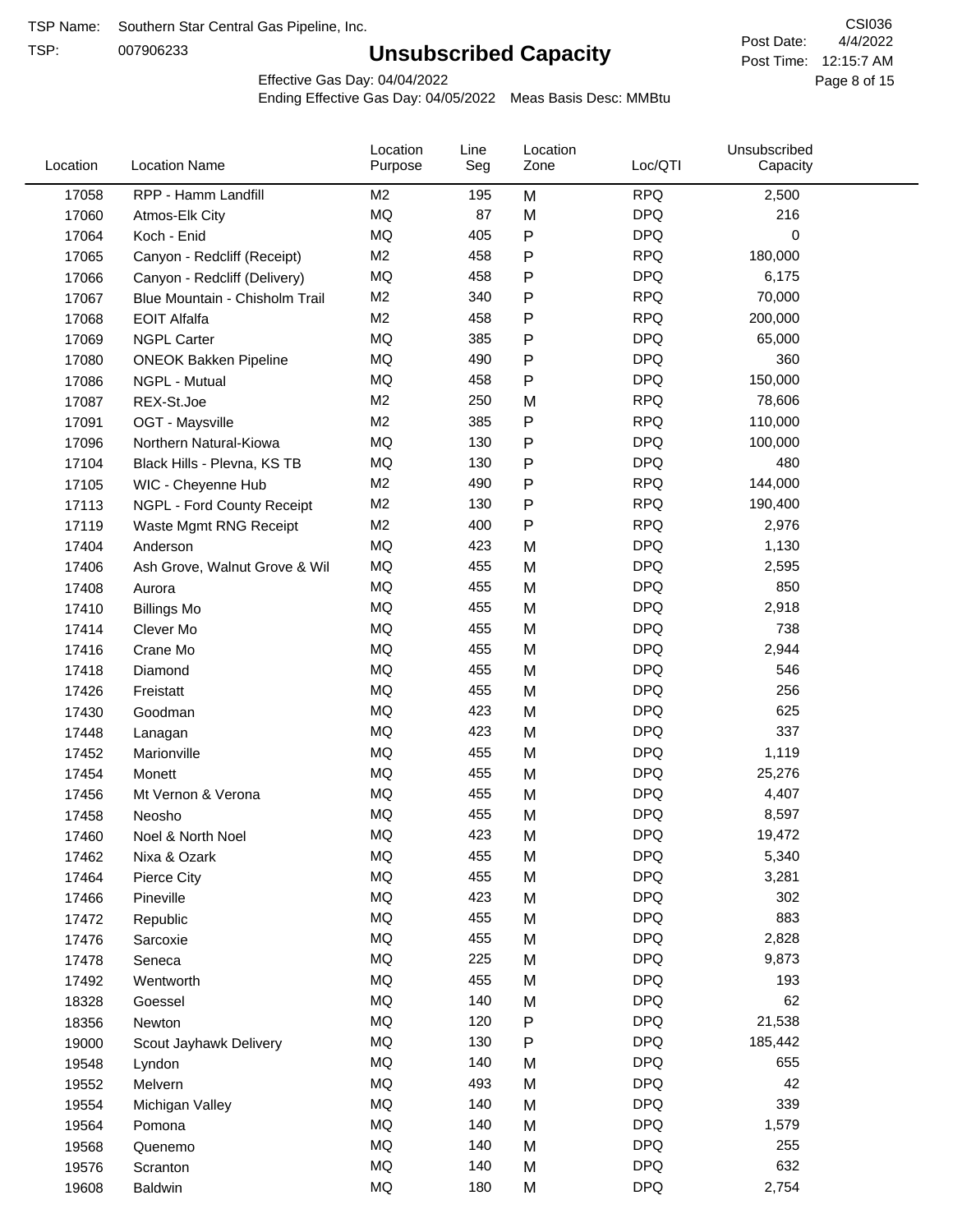TSP:

## **Unsubscribed Capacity**

4/4/2022 Page 9 of 15 Post Time: 12:15:7 AM CSI036 Post Date:

Effective Gas Day: 04/04/2022

| Location | <b>Location Name</b>  | Location<br>Purpose | Line<br>Seg | Location<br>Zone | Loc/QTI    | Unsubscribed<br>Capacity |  |
|----------|-----------------------|---------------------|-------------|------------------|------------|--------------------------|--|
| 19620    | Edgerton              | <b>MQ</b>           | 190         | M                | <b>DPQ</b> | 14                       |  |
| 19628    | Gardner               | MQ                  | 190         | M                | <b>DPQ</b> | 2,755                    |  |
| 19648    | Lecompton             | MQ                  | 180         | M                | <b>DPQ</b> | 109                      |  |
| 19650    | Le Loup               | <b>MQ</b>           | 190         | M                | <b>DPQ</b> | 37                       |  |
| 19660    | Ottawa                | <b>MQ</b>           | 493         | M                | <b>DPQ</b> | 6,129                    |  |
| 19664    | Perry                 | <b>MQ</b>           | 180         | M                | <b>DPQ</b> | 407                      |  |
| 19666    | Princeton             | MQ                  | 496         | M                | <b>DPQ</b> | 130                      |  |
| 19672    | Richmond              | MQ                  | 496         | M                | <b>DPQ</b> | 374                      |  |
| 19676    | Scipio                | MQ                  | 496         | M                | <b>DPQ</b> | 27                       |  |
| 19678    | Somerset & Rural      | <b>MQ</b>           | 235         | M                | <b>DPQ</b> | 291                      |  |
| 19684    | Tonganoxie            | <b>MQ</b>           | 195         | M                | <b>DPQ</b> | 7,420                    |  |
| 19690    | Wellsville            | MQ                  | 190         | M                | <b>DPQ</b> | 2,007                    |  |
| 20709    | <b>Bronson Etc</b>    | MQ                  | 95          | M                | <b>DPQ</b> | 360                      |  |
| 20712    | Carlyle               | <b>MQ</b>           | 495         | M                | <b>DPQ</b> | 26                       |  |
| 20714    | Cherryvale            | <b>MQ</b>           | 495         | M                | <b>DPQ</b> | 586                      |  |
| 20716    | Colony                | <b>MQ</b>           | 50          | M                | <b>DPQ</b> | 2,347                    |  |
| 20720    | Dennis                | <b>MQ</b>           | 495         | M                | <b>DPQ</b> | 54                       |  |
| 20725    | Erie                  | <b>MQ</b>           | 495         | M                | <b>DPQ</b> | 409                      |  |
| 20730    | Gas City & La Harpe   | <b>MQ</b>           | 495         | M                | <b>DPQ</b> | 1,457                    |  |
| 20764    | Parsons               | <b>MQ</b>           | 495         | M                | <b>DPQ</b> | 19,497                   |  |
| 20766    | Petrolia              | MQ                  | 495         | M                | <b>DPQ</b> | 18                       |  |
| 20768    | Piqua                 | MQ                  | 220         | M                | <b>DPQ</b> | 84                       |  |
| 20775    | South Mound           | MQ                  | 495         | M                | <b>DPQ</b> | 45                       |  |
| 20785    | Thayer                | <b>MQ</b>           | 495         | M                | <b>DPQ</b> | 88                       |  |
| 20788    | Walnut & St Paul      | <b>MQ</b>           | 95          | M                | <b>DPQ</b> | 658                      |  |
| 20792    | Welda                 | <b>MQ</b>           | 495         | M                | <b>DPQ</b> | 1,122                    |  |
| 21008    | <b>Baxter Springs</b> | <b>MQ</b>           | 225         | M                | <b>DPQ</b> | 1,830                    |  |
| 21015    | Columbus              | <b>MQ</b>           | 260         | M                | <b>DPQ</b> | 2,639                    |  |
| 21018    | Crestline             | MQ                  | 260         | M                | <b>DPQ</b> | 156                      |  |
| 21021    | Fort Scott            | MQ                  | 95          | M                | <b>DPQ</b> | 31,139                   |  |
| 21024    | Galena & Empire City  | <b>MQ</b>           | 260         | M                | <b>DPQ</b> | 3,023                    |  |
| 21048    | Lowell                | <b>MQ</b>           | 225         | M                | <b>DPQ</b> | 52                       |  |
| 21055    | N Riverton            | MQ                  | 260         | M                | <b>DPQ</b> | 148                      |  |
| 21060    | Oswego                | $\sf{MQ}$           | 260         | M                | <b>DPQ</b> | 2,588                    |  |
| 21080    | Treece                | MQ                  | 225         | M                | <b>DPQ</b> | 473                      |  |
| 23576    | St Joseph             | MQ                  | 250         | M                | <b>DPQ</b> | 88,184                   |  |
| 24228    | Grantville            | MQ                  | 180         | M                | <b>DPQ</b> | 207                      |  |
| 24252    | Meriden               | MQ                  | 180         | M                | <b>DPQ</b> | 177                      |  |
| 24276    | Shawnee Heights       | MQ                  | 180         | M                | <b>DPQ</b> | 696                      |  |
| 24280    | Topeka                | MQ                  | 180         | M                | <b>DPQ</b> | 152,652                  |  |
| 26304    | Alma                  | MQ                  | 425         | M                | <b>DPQ</b> | 95                       |  |
| 26308    | Blackburn             | MQ                  | 425         | M                | <b>DPQ</b> | 163                      |  |
| 26312    | Carrollton            | MQ                  | 425         | M                | <b>DPQ</b> | 2,523                    |  |
| 26314    | Concordia             | <b>MQ</b>           | 425         | M                | <b>DPQ</b> | 1,576                    |  |
| 26316    | Corder                | MQ                  | 425         | M                | <b>DPQ</b> | 11                       |  |
| 26325    | Emma                  | MQ                  | 425         | M                | <b>DPQ</b> | 206                      |  |
| 26332    | Higginsville          | MQ                  | 425         | M                | <b>DPQ</b> | 28,860                   |  |
| 26344    | Knobnoster            | $\sf{MQ}$           | 235         | M                | <b>DPQ</b> | 16,700                   |  |
| 26348    | La Monte              | MQ                  | 235         | M                | <b>DPQ</b> | 111                      |  |
|          |                       |                     |             |                  |            |                          |  |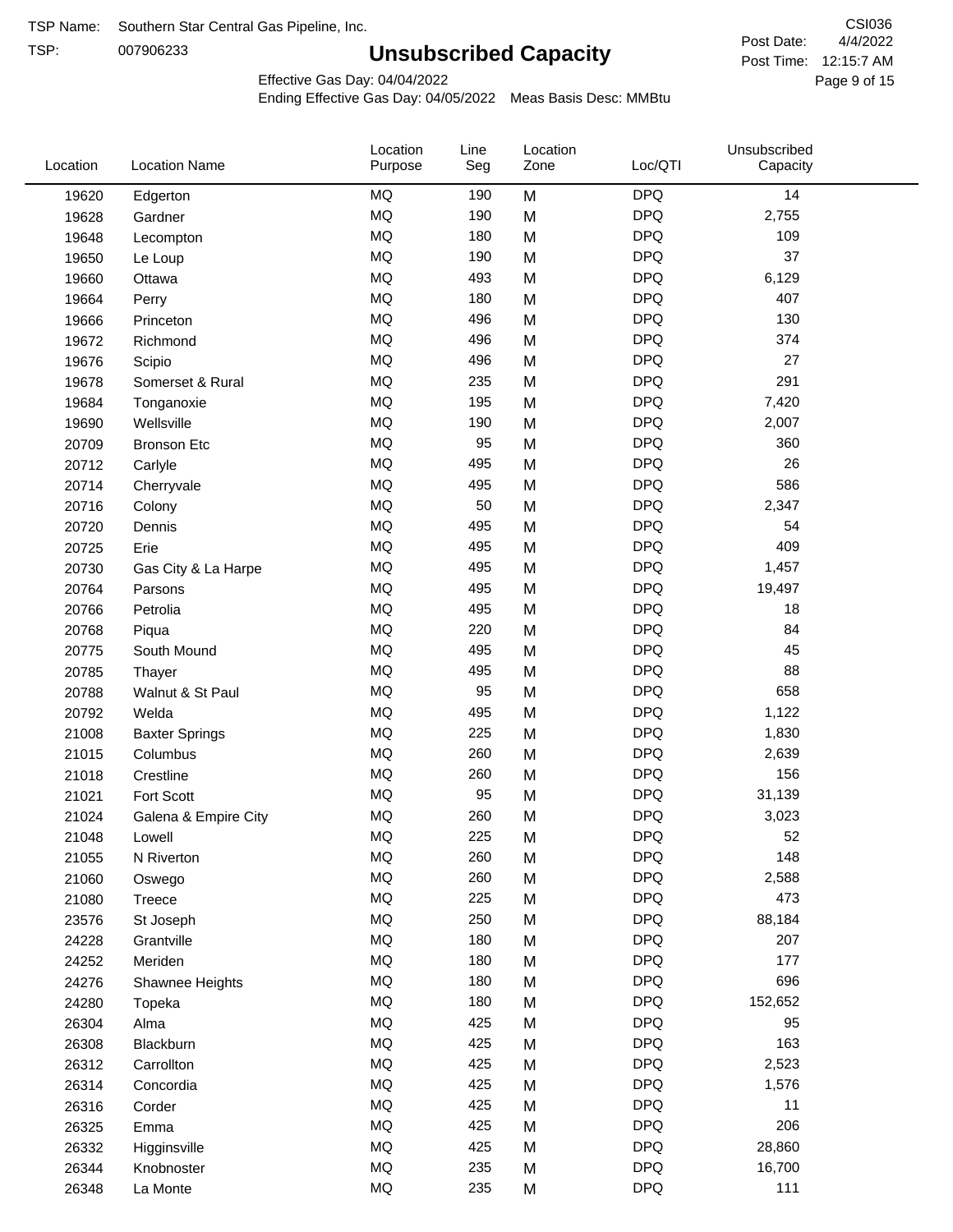TSP:

## **Unsubscribed Capacity**

4/4/2022 Page 10 of 15 Post Time: 12:15:7 AM CSI036 Post Date:

Effective Gas Day: 04/04/2022

| Location | <b>Location Name</b>          | Location<br>Purpose | Line<br>Seg | Location<br>Zone | Loc/QTI    | Unsubscribed<br>Capacity |  |
|----------|-------------------------------|---------------------|-------------|------------------|------------|--------------------------|--|
| 26352    | Mt Leonard                    | <b>MQ</b>           | 425         | M                | <b>DPQ</b> | 167                      |  |
| 26356    | Norborne                      | MQ                  | 425         | M                | <b>DPQ</b> | 1,901                    |  |
| 26376    | Slater                        | MQ                  | 425         | M                | <b>DPQ</b> | 471                      |  |
| 26378    | <b>Sweet Springs</b>          | MQ                  | 425         | M                | <b>DPQ</b> | 584                      |  |
| 26392    | Warrensburg                   | MQ                  | 235         | M                | <b>DPQ</b> | 10,551                   |  |
| 26394    | Waverly                       | <b>MQ</b>           | 425         | M                | <b>DPQ</b> | 378                      |  |
| 27015    | <b>Belle Plaine</b>           | MQ                  | 333         | ${\sf P}$        | <b>DPQ</b> | 150                      |  |
| 27020    | <b>Bentley</b>                | <b>MQ</b>           | 120         | ${\sf P}$        | <b>DPQ</b> | 217                      |  |
| 27035    | Derby                         | MQ                  | 120         | ${\sf P}$        | <b>DPQ</b> | 7,759                    |  |
| 27040    | Andover                       | <b>MQ</b>           | 300         | M                | <b>DPQ</b> | 166                      |  |
| 27050    | Haysville                     | MQ                  | 120         | ${\sf P}$        | <b>DPQ</b> | 9,455                    |  |
| 27060    | Mulvane                       | MQ                  | 120         | P                | <b>DPQ</b> | 9,778                    |  |
| 27065    | Rose Hill                     | MQ                  | 295         | P                | <b>DPQ</b> | 5,386                    |  |
| 27070    | Sedgwick                      | <b>MQ</b>           | 120         | ${\sf P}$        | <b>DPQ</b> | 7,149                    |  |
| 27080    | Udall                         | MQ                  | 333         | ${\sf P}$        | <b>DPQ</b> | 538                      |  |
| 27085    | <b>Valley Center</b>          | <b>MQ</b>           | 120         | P                | <b>DPQ</b> | 51,875                   |  |
| 27092    | Wichita                       | MQ                  | 120         | ${\sf P}$        | <b>DPQ</b> | 259,947                  |  |
| 29001    | Atchison                      | MQ                  | 90          | M                | <b>DPQ</b> | 20,786                   |  |
| 29002    | Emporia                       | MQ                  | 140         | M                | <b>DPQ</b> | 15,524                   |  |
| 29003    | Leavenworth                   | MQ                  | 195         | M                | <b>DPQ</b> | 14,939                   |  |
| 29005    | Effingham                     | MQ                  | 90          | M                | <b>DPQ</b> | 269                      |  |
| 30804    | Abbyville                     | <b>MQ</b>           | 130         | ${\sf P}$        | <b>DPQ</b> | 195                      |  |
| 34612    | Altamont                      | <b>MQ</b>           | 260         | M                | <b>DPQ</b> | 119                      |  |
| 35013    | Americus                      | MQ                  | 140         | M                | <b>DPQ</b> | 31                       |  |
| 35515    | <b>ANR Alden</b>              | <b>MQ</b>           | 490         | ${\sf P}$        | <b>DPQ</b> | 135,571                  |  |
| 36918    | Argonia                       | MQ                  | 120         | ${\sf P}$        | <b>DPQ</b> | 15                       |  |
| 37100    | Wynona                        | MQ                  | 334         | Ρ                | <b>DPQ</b> | 287                      |  |
| 37118    | Hominy                        | MQ                  | 357         | P                | <b>DPQ</b> | 91                       |  |
| 37172    | <b>Black Hills Hutchinson</b> | MQ                  | 130         | ${\sf P}$        | <b>DPQ</b> | 15,360                   |  |
| 37175    | EGT Jane - Delivery           | MQ                  | 423         | M                | <b>DPQ</b> | 216,201                  |  |
| 38021    | Auburn                        | <b>MQ</b>           | 180         | M                | <b>DPQ</b> | 756                      |  |
| 38522    | <b>Avant Utilities</b>        | <b>MQ</b>           | 357         | P                | <b>DPQ</b> | 157                      |  |
| 41709    | <b>Billings</b>               | MQ                  | 380         | P                | <b>DPQ</b> | 2,032                    |  |
| 42915    | Springfield                   | MQ                  | 455         | M                | <b>DPQ</b> | 698,615                  |  |
| 44021    | Burlingame                    | MQ                  | 140         | M                | <b>DPQ</b> | 1,686                    |  |
| 44121    | Alfalfa City Ok               | MQ                  | 315         | ${\sf P}$        | <b>DPQ</b> | 394                      |  |
| 45301    | Cassoday                      | MQ                  | 140         | M                | <b>DPQ</b> | 0                        |  |
| 46608    | Chanute                       | MQ                  | 495         | M                | <b>DPQ</b> | 51,665                   |  |
| 46809    | Florence                      | MQ                  | 140         | M                | <b>DPQ</b> | 1,001                    |  |
| 47412    | Cleveland                     | MQ                  | 357         | P                | <b>DPQ</b> | 1,569                    |  |
| 47641    | CIG Riner                     | MQ                  | 490         | P                | <b>DPQ</b> | 62,965                   |  |
| 48015    | Bourbon County, KS            | MQ                  | 95          | M                | <b>DPQ</b> | 4,627                    |  |
| 48301    | Copan                         | MQ                  | 497         | ${\sf P}$        | <b>DPQ</b> | 358                      |  |
| 55502    | Danville                      | MQ                  | 120         | ${\sf P}$        | <b>DPQ</b> | 166                      |  |
| 56601    | Denison                       | MQ                  | 90          | M                | <b>DPQ</b> | 79                       |  |
| 58518    | Drumright                     | MQ                  | 390         | P                | <b>DPQ</b> | 4,485                    |  |
| 60706    | Peckham                       | MQ                  | 117         | M                | <b>DPQ</b> | 67                       |  |
| 62810    | Black Hills - Enterprise TB   | MQ                  | 130         | ${\sf P}$        | <b>DPQ</b> | 990                      |  |
| 63919    | Eskridge                      | $\sf{MQ}$           | 140         | M                | <b>DPQ</b> | 820                      |  |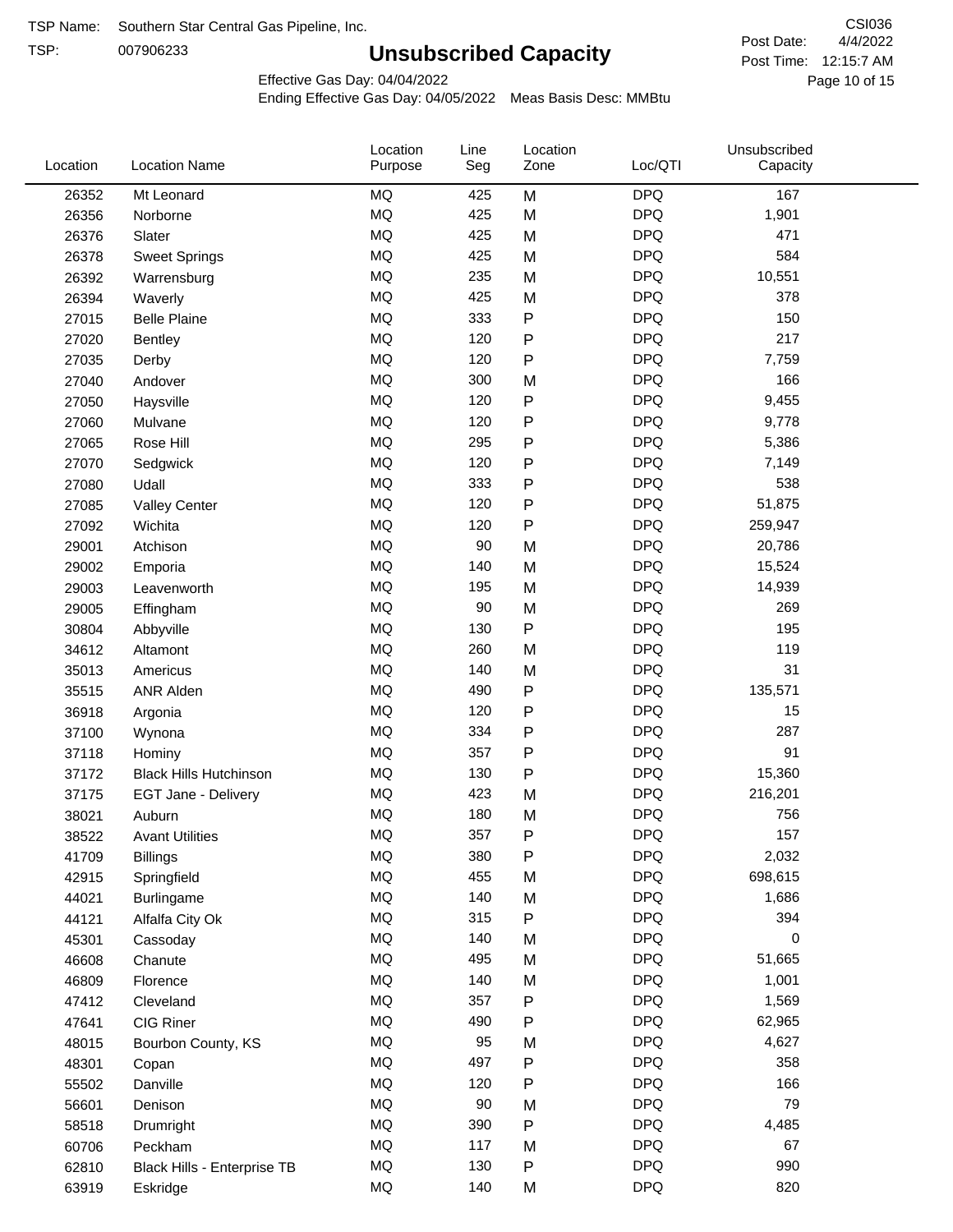TSP:

## **Unsubscribed Capacity**

4/4/2022 Page 11 of 15 Post Time: 12:15:7 AM CSI036 Post Date:

Effective Gas Day: 04/04/2022

| Location         | <b>Location Name</b>          | Location<br>Purpose | Line<br>Seg | Location<br>Zone | Loc/QTI    | Unsubscribed<br>Capacity |  |
|------------------|-------------------------------|---------------------|-------------|------------------|------------|--------------------------|--|
| 68015            | Ford                          | <b>MQ</b>           | 130         | P                | <b>DPQ</b> | 424                      |  |
| 68518            | Freedom                       | MQ                  | 315         | P                | <b>DPQ</b> | 12                       |  |
| 70408            | <b>Garnett KS</b>             | <b>MQ</b>           | 496         | M                | <b>DPQ</b> | 15,099                   |  |
| 70610            | Gate                          | <b>MQ</b>           | 315         | P                | <b>DPQ</b> | 63                       |  |
| 74416            | Pocasset                      | <b>MQ</b>           | 340         | P                | <b>DPQ</b> | 96                       |  |
| 77118            | Granby                        | <b>MQ</b>           | 455         | M                | <b>DPQ</b> | 816                      |  |
| 77308            | <b>Bonner Springs Ks</b>      | <b>MQ</b>           | 190         | M                | <b>DPQ</b> | 7,104                    |  |
| 77512            | Eureka, Toronto & Neal        | <b>MQ</b>           | 140         | M                | <b>DPQ</b> | 2,306                    |  |
| 77705            | Anthony                       | <b>MQ</b>           | 120         | P                | <b>DPQ</b> | 26,858                   |  |
| 80312            | <b>Hamilton Ks</b>            | <b>MQ</b>           | 140         | M                | <b>DPQ</b> | 445                      |  |
| 80515            | Atmos - Strong Cty &          | <b>MQ</b>           | 140         | M                | <b>DPQ</b> | 27                       |  |
| 83418            | Howard Ks                     | <b>MQ</b>           | 498         | M                | <b>DPQ</b> | 3,629                    |  |
| 84021            | Humboldt Ks                   | <b>MQ</b>           | 495         | M                | <b>DPQ</b> | 4,390                    |  |
| 86717            | Iola Ks                       | <b>MQ</b>           | 495         | M                | <b>DPQ</b> | 10,749                   |  |
| 96108            | <b>Black Hills - Lawrence</b> | <b>MQ</b>           | 180         | M                | <b>DPQ</b> | 45,466                   |  |
| 96912            | Kechi Ks                      | <b>MQ</b>           | 120         | P                | <b>DPQ</b> | 150                      |  |
| 97112            | Copeland                      | <b>MQ</b>           | 130         | P                | <b>DPQ</b> | 15,628                   |  |
| 102512           | Lebo                          | <b>MQ</b>           | 493         | M                | <b>DPQ</b> | 273                      |  |
| 103101           | Lenapah                       | <b>MQ</b>           | 225         | M                | <b>DPQ</b> | 249                      |  |
| 104615           | Liberal                       | <b>MQ</b>           | 260         | M                | <b>DPQ</b> | 204                      |  |
| 108119           | Ochelata                      | <b>MQ</b>           | 357         | P                | <b>DPQ</b> | 168                      |  |
| 108221           | Washington                    | <b>MQ</b>           | 497         | P                | <b>DPQ</b> | 395                      |  |
| 110412           | McLouth                       | <b>MQ</b>           | 170         | M                | <b>DPQ</b> | 113                      |  |
| 110908           | Mannford                      | <b>MQ</b>           | 357         | P                | <b>DPQ</b> | 456                      |  |
| 113612           | Webb City, OK TB              | <b>MQ</b>           | 335         | P                | <b>DPQ</b> | 317                      |  |
| 113713           | Osage City Ok                 | <b>MQ</b>           | 357         | P                | <b>DPQ</b> | 239                      |  |
| 113812           | Clinton & Leeton              | <b>MQ</b>           | 235         | M                | <b>DPQ</b> | 21,928                   |  |
| 113852           | Marshall                      | <b>MQ</b>           | 425         | M                | <b>DPQ</b> | 14,581                   |  |
| 113856           | Nevada                        | <b>MQ</b>           | 95          | M                | <b>DPQ</b> | 9,333                    |  |
| 113864           | <b>Platte City</b>            | <b>MQ</b>           | 250         | M                | <b>DPQ</b> | 2,890                    |  |
| 113872           | Lexington-Richmond-Henrietta  | <b>MQ</b>           | 425         | M                | <b>DPQ</b> | 3,022                    |  |
| 113876           | Sedalia                       | <b>MQ</b>           | 235         | M                | <b>DPQ</b> | 26,188                   |  |
| 113880           | Tracy                         | MQ                  | 250         | M                | <b>DPQ</b> | 135                      |  |
| 113892           | Weston                        | MQ                  | 250         | M                | <b>DPQ</b> | 1,140                    |  |
| 118121           | Mulberry                      | <b>MQ</b>           | 260         | M                | <b>DPQ</b> | 239                      |  |
| 118321           | Mulhall                       | MQ                  | 400         | P                | <b>DPQ</b> | 150                      |  |
| 120000           | Spire                         | <b>MQ</b>           | 235         | M                | <b>DPQ</b> | 13,115                   |  |
| 121110           | Neodesha                      | MQ                  | 495         | M                | <b>DPQ</b> | 6,410                    |  |
| 121315           | Neosho Rapids                 | MQ                  | 493         | M                | <b>DPQ</b> | 289                      |  |
| 121415           | <b>NGPL Barton</b>            | MQ                  | 490         | Ρ                | <b>DPQ</b> | 184,224                  |  |
| 121515           | <b>NGPL Ford</b>              | MQ                  | 130         | Ρ                | <b>DPQ</b> | 269,500                  |  |
|                  |                               | MQ                  | 225         |                  | <b>DPQ</b> | 6,793                    |  |
| 122715<br>122915 | Afton-Fairland-Grove-Jay      | MQ                  | 120         | M<br>P           | <b>DPQ</b> | 124                      |  |
|                  | Norwich                       | MQ                  | 357         | Ρ                | <b>DPQ</b> | 1,130                    |  |
| 125315           | Oilton                        | MQ                  | 315         |                  | <b>DPQ</b> | 7,083                    |  |
| 129311           | <b>ONG Harper County</b>      | MQ                  | 493         | Ρ                | <b>DPQ</b> | 24                       |  |
| 129712           | Olivet                        | MQ                  | 400         | M                | <b>DPQ</b> | 219                      |  |
| 130001           | Orlando                       |                     |             | P                |            |                          |  |
| 132018           | Oronogo                       | MQ                  | 450         | M                | <b>DPQ</b> | 256                      |  |
| 132519           | Osage City Ks                 | <b>MQ</b>           | 140         | M                | <b>DPQ</b> | 3,551                    |  |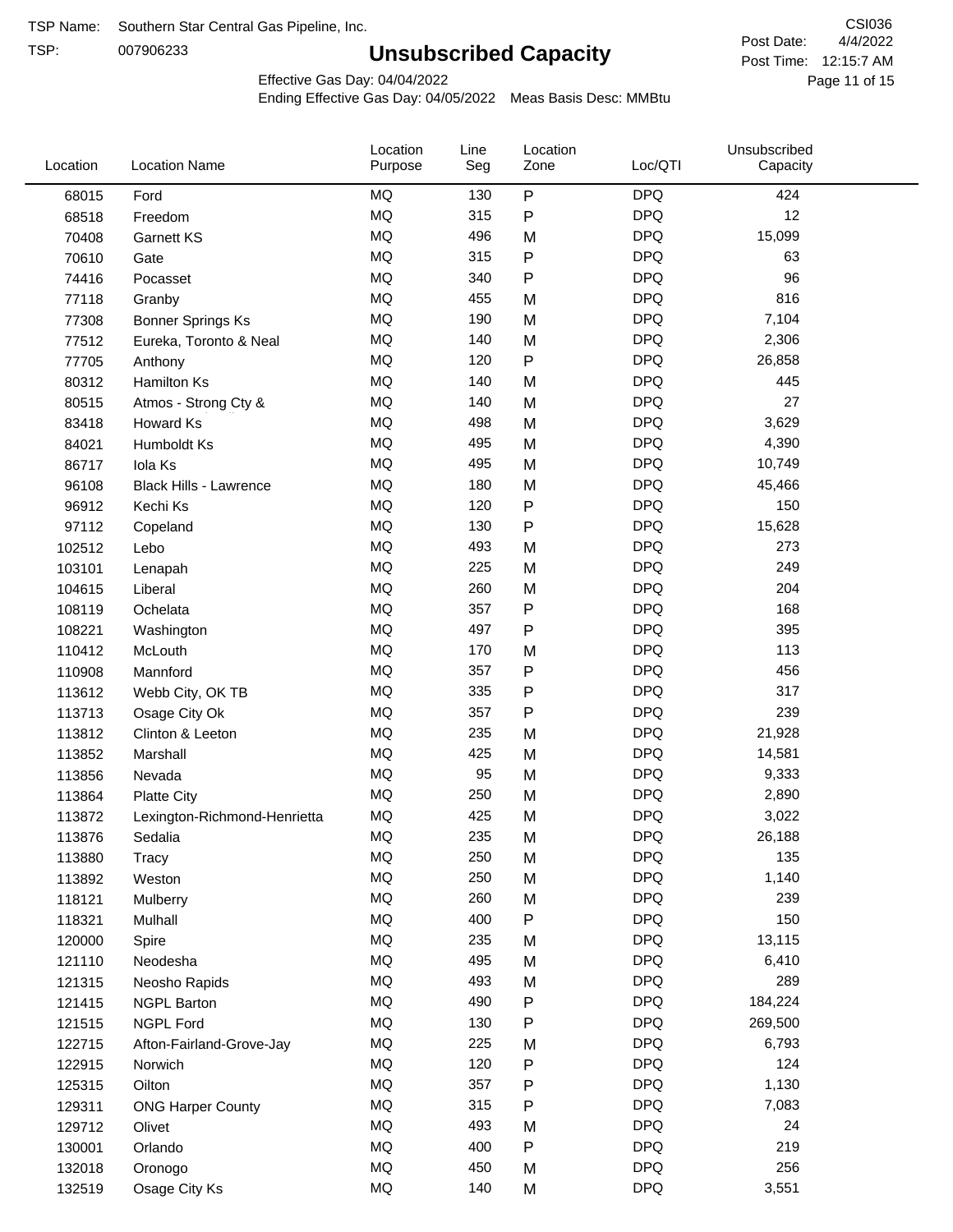TSP:

## **Unsubscribed Capacity**

4/4/2022 Page 12 of 15 Post Time: 12:15:7 AM CSI036 Post Date:

Effective Gas Day: 04/04/2022

| Location | <b>Location Name</b>             | Location<br>Purpose | Line<br>Seg | Location<br>Zone | Loc/QTI    | Unsubscribed<br>Capacity |  |
|----------|----------------------------------|---------------------|-------------|------------------|------------|--------------------------|--|
| 135533   | PEPL Princeton                   | MQ                  | 496         | M                | <b>DPQ</b> | 106,178                  |  |
| 135808   | Partridge                        | MQ                  | 130         | P                | <b>DPQ</b> | 134                      |  |
| 136701   | <b>Black Hills Reno</b>          | MQ                  | 130         | P                | <b>DPQ</b> | 12,912                   |  |
| 137550   | <b>Black Hills South Wichita</b> | MQ                  | 120         | P                | <b>DPQ</b> | 18,975                   |  |
| 139712   | Plattsburg                       | MQ                  | 250         | M                | <b>DPQ</b> | 1,764                    |  |
| 145950   | Merino                           | MQ                  | 490         | P                | <b>DPQ</b> | 156                      |  |
| 150418   | Ramona                           | MQ                  | 357         | P                | <b>DPQ</b> | 396                      |  |
| 151525   | Reading                          | MQ                  | 140         | M                | <b>DPQ</b> | 20                       |  |
| 154501   | Nelagoney                        | MQ                  | 334         | P                | <b>DPQ</b> | 179                      |  |
| 157025   | Severy                           | MQ                  | 498         | M                | <b>DPQ</b> | 142                      |  |
| 163100   | Superior                         | MQ                  | 265         | M                | <b>DPQ</b> | 336                      |  |
| 164725   | Sylvia                           | MQ                  | 130         | P                | <b>DPQ</b> | 141                      |  |
| 168112   | Transwestern Canadian - Del.     | MQ                  | 458         | P                | <b>DPQ</b> | 230,000                  |  |
| 168612   | Chetopa & Rural                  | MQ                  | 260         | M                | <b>DPQ</b> | 678                      |  |
| 168620   | Edna & Bartlett                  | MQ                  | 260         | M                | <b>DPQ</b> | 248                      |  |
| 172812   | Conner Area                      | MQ                  | 195         | M                | <b>DPQ</b> | 139                      |  |
| 172820   | Easton & Lowemont                | MQ                  | 195         | M                | <b>DPQ</b> | 223                      |  |
| 172822   | Savonburg & Elsmore              | MQ                  | 95          | M                | <b>DPQ</b> | 600                      |  |
| 172828   | <b>Fall River</b>                | MQ                  | 498         | M                | <b>DPQ</b> | 378                      |  |
| 172832   | Galesburg                        | MQ                  | 495         | M                | <b>DPQ</b> | 191                      |  |
| 172834   | Atmos Energy - Olathe            | MQ                  | 190         | M                | <b>DPQ</b> | 23,240                   |  |
| 172836   | Havana                           | MQ                  | 117         | M                | <b>DPQ</b> | 54                       |  |
| 172838   | Hillsdale                        | MQ                  | 235         | M                | <b>DPQ</b> | 202                      |  |
| 172844   | Jarbalo                          | <b>MQ</b>           | 170         | M                | <b>DPQ</b> | 146                      |  |
| 172848   | Kickapoo                         | <b>MQ</b>           | 250         | M                | <b>DPQ</b> | 241                      |  |
| 172855   | Liberty                          | MQ                  | 260         | M                | <b>DPQ</b> | 2,880                    |  |
| 172857   | Linwood                          | MQ                  | 195         | M                | <b>DPQ</b> | 330                      |  |
| 172860   | Mc Cune                          | MQ                  | 260         | M                | <b>DPQ</b> | 242                      |  |
| 172862   | Moorehead                        | MQ                  | 495         | M                | <b>DPQ</b> | 32                       |  |
| 172864   | Moorehead Rural                  | MQ                  | 495         | M                | <b>DPQ</b> | 1,014                    |  |
| 172866   | Mound Valley                     | MQ                  | 260         | M                | <b>DPQ</b> | 101                      |  |
| 172870   | Niotaze                          | MQ                  | 117         | M                | <b>DPQ</b> | 351                      |  |
| 172880   | <b>Pleasant Valley</b>           | MQ                  | 180         | M                | <b>DPQ</b> | 24                       |  |
| 172885   | Reno Area                        | $\sf{MQ}$           | 195         | M                | <b>DPQ</b> | 36                       |  |
| 172892   | Wyandotte                        | MQ                  | 190         | M                | <b>DPQ</b> | 10,018                   |  |
| 172944   | Coffeyville Area                 | $\sf{MQ}$           | 260         | M                | <b>DPQ</b> | 138,016                  |  |
| 173214   | Uniontown                        | MQ                  | 95          | M                | <b>DPQ</b> | 276                      |  |
| 176819   | Viola                            | MQ                  | 120         | P                | <b>DPQ</b> | 120                      |  |
| 180311   | Wakita                           | MQ                  | 315         | P                | <b>DPQ</b> | 74                       |  |
| 181013   | Walton                           | MQ                  | 140         | M                | <b>DPQ</b> | 138                      |  |
| 181715   | Wann                             | MQ                  | 225         | M                | <b>DPQ</b> | 65                       |  |
| 223001   | Atchison Eng Defense Ind Plt     | MQ                  | 90          | M                | <b>DPQ</b> | 137                      |  |
| 224501   | <b>ICI Chemical Plant</b>        | $\sf{MQ}$           | 450         | M                | <b>DPQ</b> | 1,880                    |  |
| 225001   | Augusta Sewage Plant             | MQ                  | 295         | P                | <b>DPQ</b> | 63                       |  |
| 243501   | <b>Beech Aircraft Plant</b>      | MQ                  | 120         | P                | <b>DPQ</b> | 5,725                    |  |
| 253001   | Roenbaugh Lease Irrigation       | MQ                  | 130         | P                | <b>DPQ</b> | 107                      |  |
| 266001   | Boeing No 2 Plant                | MQ                  | 120         | P                | <b>DPQ</b> | 16,419                   |  |
| 274001   | Pleasant Valley Irr.             | MQ                  | 130         | P                | <b>DPQ</b> | 233                      |  |
| 285501   | <b>Buildex Haydite Plant</b>     | MQ                  | 250         | M                | <b>DPQ</b> | 8,075                    |  |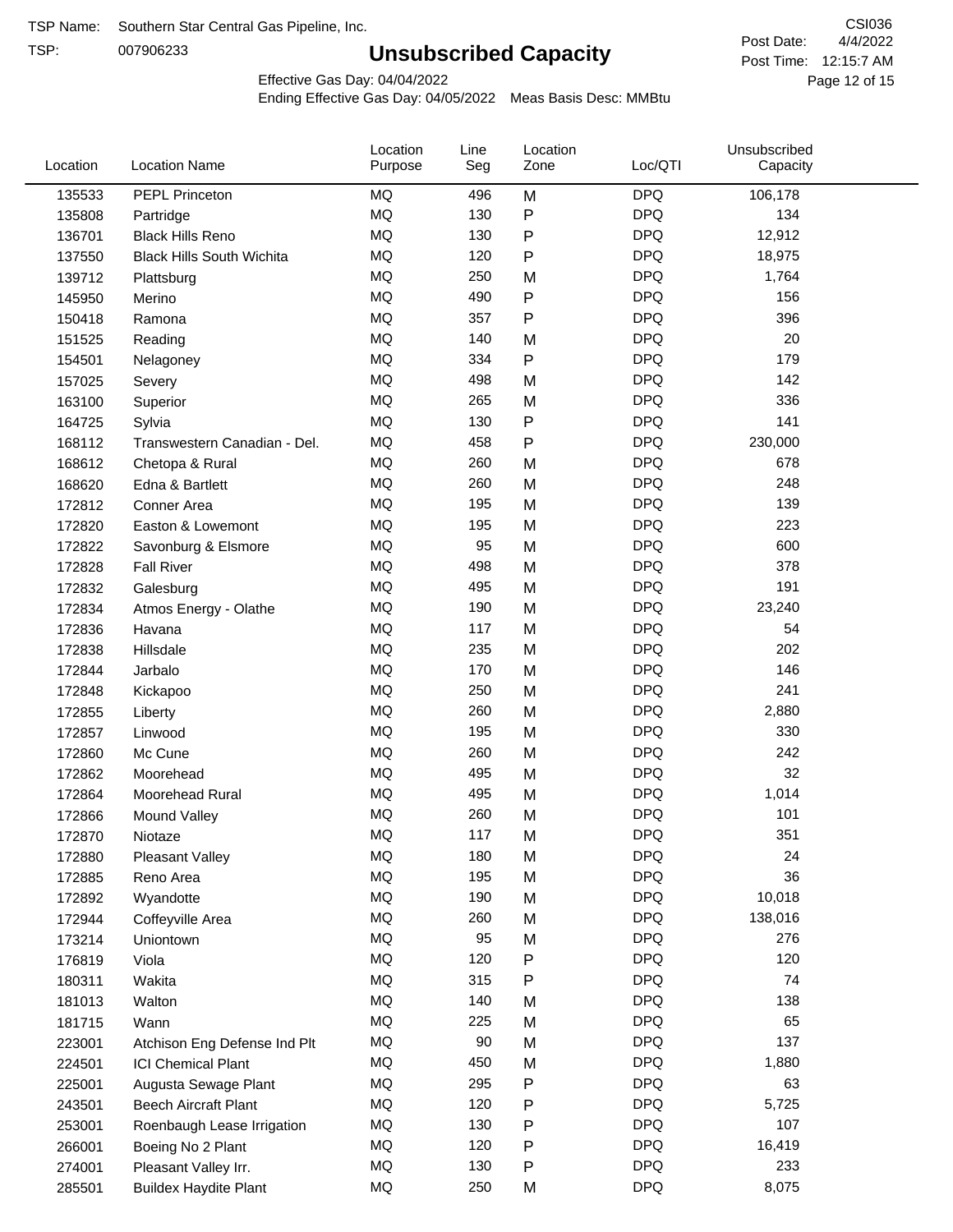TSP:

## **Unsubscribed Capacity**

4/4/2022 Page 13 of 15 Post Time: 12:15:7 AM CSI036 Post Date:

Effective Gas Day: 04/04/2022

| Location | <b>Location Name</b>            | Location<br>Purpose | Line<br>Seg | Location<br>Zone | Loc/QTI    | Unsubscribed<br>Capacity |  |
|----------|---------------------------------|---------------------|-------------|------------------|------------|--------------------------|--|
| 290301   | So Ks & Ok Rr Depot Store &     | MQ                  | 177         | M                | <b>DPQ</b> | $\overline{c}$           |  |
| 297501   | Cargill Salt                    | MQ                  | 315         | P                | <b>DPQ</b> | 639                      |  |
| 298001   | Carlson Prodts Mfg Plant        | MQ                  | 120         | P                | <b>DPQ</b> | 185                      |  |
| 303701   | Central Plain Feedyard          | MQ                  | 315         | Ρ                | <b>DPQ</b> | 151                      |  |
| 310001   | Church SW Irrigation            | MQ                  | 130         | P                | <b>DPQ</b> | 60                       |  |
| 329401   | Phillips 66 Ponca City Refinery | MQ                  | 335         | Ρ                | <b>DPQ</b> | 10,000                   |  |
| 332501   | Lawrence Plt Atmos              | MQ                  | 195         | M                | <b>DPQ</b> | 64,427                   |  |
| 334101   | Copeland RE Irrigation          | MQ                  | 130         | P                | <b>DPQ</b> | 60                       |  |
| 354001   | Derstein Irrigation             | MQ                  | 130         | P                | <b>DPQ</b> | 60                       |  |
| 355001   | Detrixhe S Irrigation           | MQ                  | 458         | P                | <b>DPQ</b> | 66                       |  |
| 363001   | Wilroads Irrigation             | MQ                  | 130         | Ρ                | <b>DPQ</b> | 534                      |  |
| 378501   | <b>Empire Riverton</b>          | MQ                  | 260         | M                | <b>DPQ</b> | 32,727                   |  |
| 378502   | <b>Empire Energy Center</b>     | <b>MQ</b>           | 455         | M                | <b>DPQ</b> | 99,068                   |  |
| 378503   | <b>Empire Stateline South</b>   | MQ                  | 260         | M                | <b>DPQ</b> | 35,000                   |  |
| 378504   | <b>Empire Stateline North</b>   | MQ                  | 260         | M                | <b>DPQ</b> | 61,589                   |  |
| 383501   | <b>FMC Chemical Plant</b>       | MQ                  | 195         | M                | <b>DPQ</b> | 4,709                    |  |
| 385001   | Farley Machine Shop             | MQ                  | 45          | P                | <b>DPQ</b> | 61                       |  |
| 387001   | PCS Phosphate                   | MQ                  | 260         | M                | <b>DPQ</b> | 1,255                    |  |
| 388001   | Dodge City Plt Koch Nitrogen    | MQ                  | 130         | P                | <b>DPQ</b> | 53,235                   |  |
| 411501   | Gaines FD Burkett Lease         | MQ                  | 140         | M                | <b>DPQ</b> | 262                      |  |
| 428601   | Glacier Mckee-Miller-Thrall-Ma  | MQ                  | 140         | M                | <b>DPQ</b> | 126                      |  |
| 433001   | Goodyear Topeka Tire Plant      | MQ                  | 180         | M                | <b>DPQ</b> | 5,724                    |  |
| 435501   | <b>Gospel Church Building</b>   | MQ                  | 195         | M                | <b>DPQ</b> | $\overline{c}$           |  |
| 441300   | Kansas Hugoton                  | 7S                  | 130         | P                | SGQ        | 54,555                   |  |
| 442350   | Sedalia @ Ottawa                | 7S                  | 235         | M                | SGQ        | 904                      |  |
| 442351   | Little Mo                       | 7S                  | 235         | M                | SGQ        | 0                        |  |
| 443150   | Straight Blackwell              | 7S                  | 315         | P                | SGQ        | 0                        |  |
| 443151   | Waynoka Lateral                 | 7S                  | 315         | P                | SGQ        | 102,337                  |  |
| 443152   | Straight Blackwell @ Beaver     | 7S                  | 315         | P                | SGQ        | 47,725                   |  |
| 443800   | <b>Edmond Blackwell</b>         | 7S                  | 380         | Ρ                | SGQ        | 839                      |  |
| 443851   | LS385 Delivery Constraint       | 7S                  | 385         | P                | SGQ        | 134,541                  |  |
| 444001   | West Edmond                     | 7S                  | 400         | P                | SGQ        | 2,440                    |  |
| 444003   | South Maysville Delivery        | 7S                  | 400         | P                | SGQ        | 105,412                  |  |
| 444550   | Saginaw CS Area Deliveries      | 7S                  | 455         | M                | SGQ        | 71,239                   |  |
| 444580   | Canadian Blackwell              | 7S                  | 458         | P                | SGQ        | 0                        |  |
| 444581   | Canadian Blackwell @            | 7S                  | 458         | P                | SGQ        | 118,611                  |  |
| 444582   | Canadian Blackwell @ Mutual     | 7S                  | 458         | P                | SGQ        | 0                        |  |
| 444901   | Rawlins Hesston Delivery        | 7S                  | 490         | Ρ                | SGQ        | 121,424                  |  |
| 444902   | <b>Riner Delivery</b>           | 7S                  | 490         | Ρ                | SGQ        | 184,693                  |  |
| 445538   | Montezuma CS                    | MV                  | 130         | P                | <b>MLQ</b> | 56,201                   |  |
| 445569   | <b>Riner CS</b>                 | MV                  | 490         | P                | <b>MLQ</b> | 1,000                    |  |
| 445577   | Levant CS                       | MV                  | 490         | P                | <b>MLQ</b> | 1,384                    |  |
| 449003   | Edmond CS w/o OK                | MV                  | 400         | Ρ                | <b>MLQ</b> | 1,763                    |  |
| 462001   | <b>Heartland Cement Plant</b>   | MQ                  | 495         | M                | <b>DPQ</b> | 1,046                    |  |
| 465001   | Herzog Cont                     | MQ                  | 250         | M                | <b>DPQ</b> | 3,000                    |  |
| 495501   | Kanopolis Salt Plt Independent  | MQ                  | 265         | M                | <b>DPQ</b> | 61                       |  |
| 519501   | Richie/Ripley                   | MQ                  | 120         | P                | <b>DPQ</b> | 448                      |  |
| 522502   | Lawrence Power Plt              | MQ                  | 180         | М                | <b>DPQ</b> | 138,069                  |  |
| 526001   | Ks Pen Boiler                   | MQ                  | 195         | M                | <b>DPQ</b> | 805                      |  |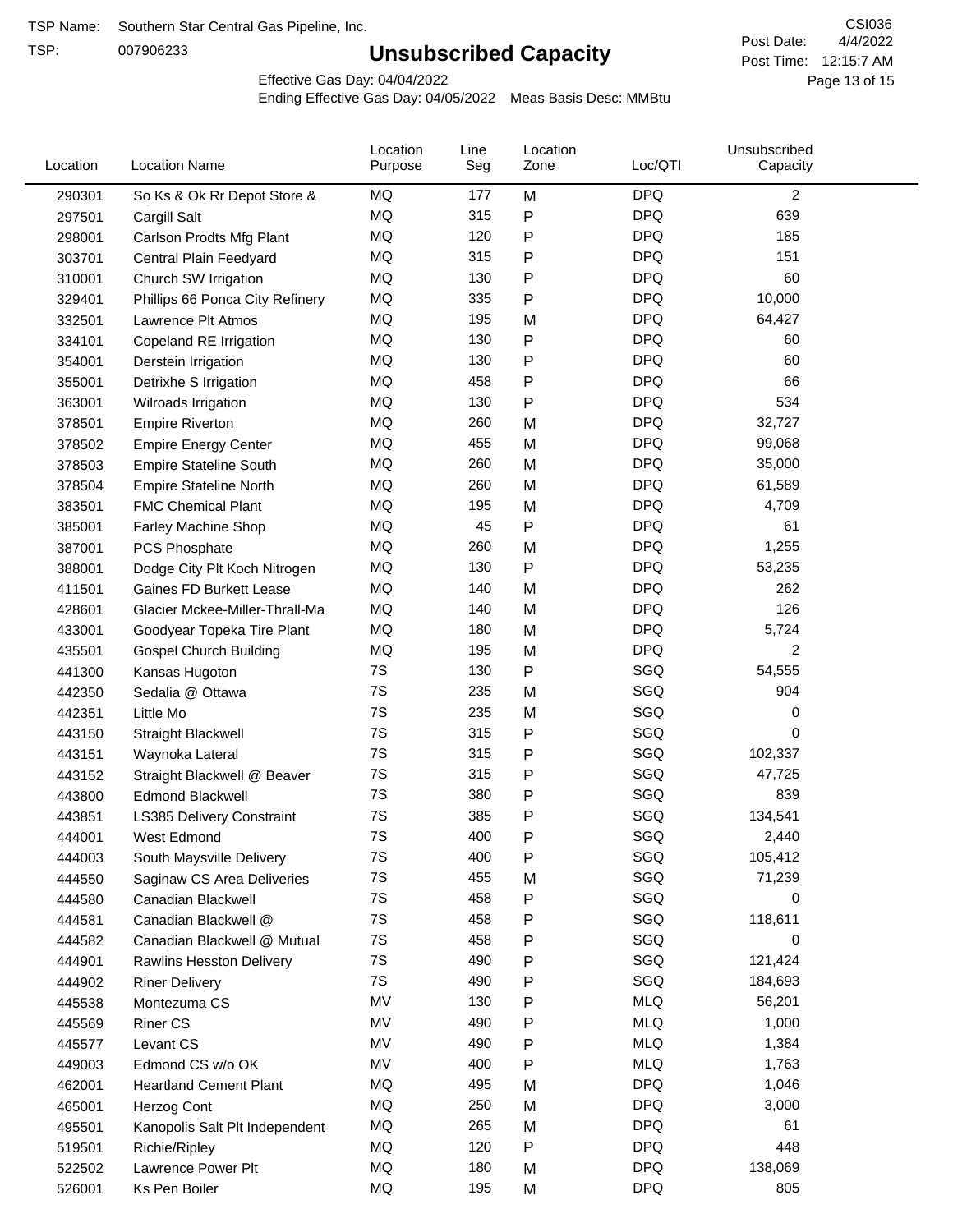TSP:

## **Unsubscribed Capacity**

4/4/2022 Page 14 of 15 Post Time: 12:15:7 AM CSI036 Post Date:

Effective Gas Day: 04/04/2022

| Location | <b>Location Name</b>                     | Location<br>Purpose | Line<br>Seg | Location<br>Zone | Loc/QTI    | Unsubscribed<br>Capacity |  |
|----------|------------------------------------------|---------------------|-------------|------------------|------------|--------------------------|--|
| 526201   | Ks Pen Kitchen                           | MQ                  | 195         | M                | <b>DPQ</b> | 626                      |  |
| 527502   | <b>Black Hills- Lawrence Service</b>     | MQ                  | 195         | M                | <b>DPQ</b> | 46                       |  |
| 527701   | <b>Black Hills- Matfield Green</b>       | MQ                  | 140         | M                | <b>DPQ</b> | 61                       |  |
| 527702   | <b>Black Hills- Towanda Service</b>      | MQ                  | 300         | M                | <b>DPQ</b> | 48                       |  |
| 527704   | <b>Black Hills-Wellington</b>            | MQ                  | 333         | $\mathsf{P}$     | <b>DPQ</b> | 48                       |  |
| 527705   | <b>Black Hills- Belle Plaine Service</b> | MQ                  | 333         | $\mathsf{P}$     | <b>DPQ</b> | 84                       |  |
| 527706   | <b>Black Hills- S Wichita</b>            | <b>MQ</b>           | 120         | P                | <b>DPQ</b> | 5                        |  |
| 541001   | Kimmi Lumber Sawmill                     | MQ                  | 90          | M                | <b>DPQ</b> | 137                      |  |
| 544101   | Knight Feedlot                           | MQ                  | 265         | M                | <b>DPQ</b> | 138                      |  |
| 545801   | Jayhawk Chemical Plant                   | MQ                  | 260         | M                | <b>DPQ</b> | 2,313                    |  |
| 560001   | Leavenworth Co Shop Heating              | MQ                  | 195         | M                | <b>DPQ</b> | 10                       |  |
| 571001   | <b>Bunge Milling Grain Dryer</b>         | MQ                  | 90          | M                | <b>DPQ</b> | 2,354                    |  |
| 588701   | Lyons Wtr Pump Station                   | <b>MQ</b>           | 45          | $\mathsf{P}$     | <b>DPQ</b> | 61                       |  |
| 592501   | <b>MEC Machine Shop</b>                  | MQ                  | 177         | M                | <b>DPQ</b> | 186                      |  |
| 620001   | Langdon Pump Station                     | MQ                  | 130         | P                | <b>DPQ</b> | 1,000                    |  |
| 630204   | Ralph Green Powerplant                   | MQ                  | 235         | M                | <b>DPQ</b> | 19,500                   |  |
| 633001   | Mo State School Higginsville             | MQ                  | 425         | M                | <b>DPQ</b> | 164                      |  |
| 640001   | Monarch Humboldt Cem Plt                 | MQ                  | 495         | M                | <b>DPQ</b> | 8,127                    |  |
| 654101   | Mull Farms Irrigation                    | MQ                  | 130         | $\mathsf{P}$     | <b>DPQ</b> | 186                      |  |
| 707001   | Oxford Alfala Dehy Plant                 | MQ                  | 333         | $\mathsf{P}$     | <b>DPQ</b> | 647                      |  |
| 709501   | <b>ONEOK Hutchinson Frac Plt</b>         | MQ                  | 130         | $\mathsf{P}$     | <b>DPQ</b> | 11,186                   |  |
| 719001   | Petrolite Wax Refinery                   | <b>MQ</b>           | 357         | $\mathsf{P}$     | <b>DPQ</b> | 4,930                    |  |
| 720001   | Woolaroc Lodge Phillips F                | MQ                  | 357         | $\mathsf{P}$     | <b>DPQ</b> | 168                      |  |
| 725001   | Harrisonville Prod Phillips Pp           | MQ                  | 235         | M                | <b>DPQ</b> | 1,414                    |  |
| 725602   | Wichita Pump Sta Phillips Ppl            | MQ                  | 120         | $\mathsf{P}$     | <b>DPQ</b> | 641                      |  |
| 731001   | Pines Int'l Dehy Plant                   | MQ                  | 195         | M                | <b>DPQ</b> | 273                      |  |
| 739001   | Danny D. & Susan J. Post                 | MQ                  | 130         | $\mathsf{P}$     | <b>DPQ</b> | 60                       |  |
| 753501   | Quivira Country Club House               | MQ                  | 190         | M                | <b>DPQ</b> | 121                      |  |
| 753701   | <b>ONEOK Medford</b>                     | MQ                  | 458         | $\mathsf{P}$     | <b>DPQ</b> | 44,700                   |  |
| 813001   | Wineteer School 260                      | MQ                  | 295         | P                | <b>DPQ</b> | 203                      |  |
| 813401   | Grant School 497                         | MQ                  | 195         | M                | <b>DPQ</b> | 45                       |  |
| 815401   | Minneha Grade School 259                 | MQ                  | 120         | ${\sf P}$        | <b>DPQ</b> | 185                      |  |
| 846001   | Smith D Irrigation                       | ΜQ                  | 265         | M                | <b>DPQ</b> | 61                       |  |
| 850001   | Snook M Irrigation                       | MQ                  | 130         | ${\sf P}$        | <b>DPQ</b> | 44                       |  |
| 865001   | Southwest Elect Mfg Plant                | MQ                  | 400         | $\mathsf{P}$     | <b>DPQ</b> | 394                      |  |
| 875001   | Stahl Spec Aluminum Alloy                | MQ                  | 235         | M                | <b>DPQ</b> | 4,936                    |  |
| 877001   | St Dept Boys Indust School               | MQ                  | 180         | M                | <b>DPQ</b> | 407                      |  |
| 910001   | <b>Total Ark City Oil Refinery</b>       | MQ                  | 333         | M                | <b>DPQ</b> | 203                      |  |
| 926501   | <b>Urschel DR Irrigation</b>             | MQ                  | 458         | $\mathsf{P}$     | <b>DPQ</b> | 256                      |  |
| 928001   | Mcconnell Air Force Base                 | MQ                  | 295         | ${\sf P}$        | <b>DPQ</b> | 7,803                    |  |
| 929201   | Ft. Leavenworth Army Base                | MQ                  | 250         | M                | <b>DPQ</b> | 18,888                   |  |
| 932001   | Leavenworth Penitentiary                 | MQ                  | 250         | M                | <b>DPQ</b> | 3,206                    |  |
| 934201   | Va Admin Center                          | MQ                  | 195         | M                | <b>DPQ</b> | 6,827                    |  |
| 962001   | Sunflower Electric - Judson              | MQ                  | 130         | $\mathsf{P}$     | <b>DPQ</b> | 70,924                   |  |
| 990001   | Yost LM Irrigation                       | MQ                  | 265         | M                | <b>DPQ</b> | 61                       |  |
| 999000   | PMI - Prod to Mkt Interface              | MQ                  | 909         | $\mathsf{P}$     | <b>DPQ</b> | 0                        |  |
| 999000   | PMI - Prod to Mkt Interface              | M <sub>2</sub>      | 909         | M                | <b>RPQ</b> | 0                        |  |
| 999001   | Rawlins-Hesston P/M Interface            | MQ                  | 490         | P                | <b>DPQ</b> | 180,938                  |  |
| 999001   | Rawlins-Hesston P/M Interface            | M <sub>2</sub>      | 490         | M                | <b>RPQ</b> | 180,938                  |  |
|          |                                          |                     |             |                  |            |                          |  |